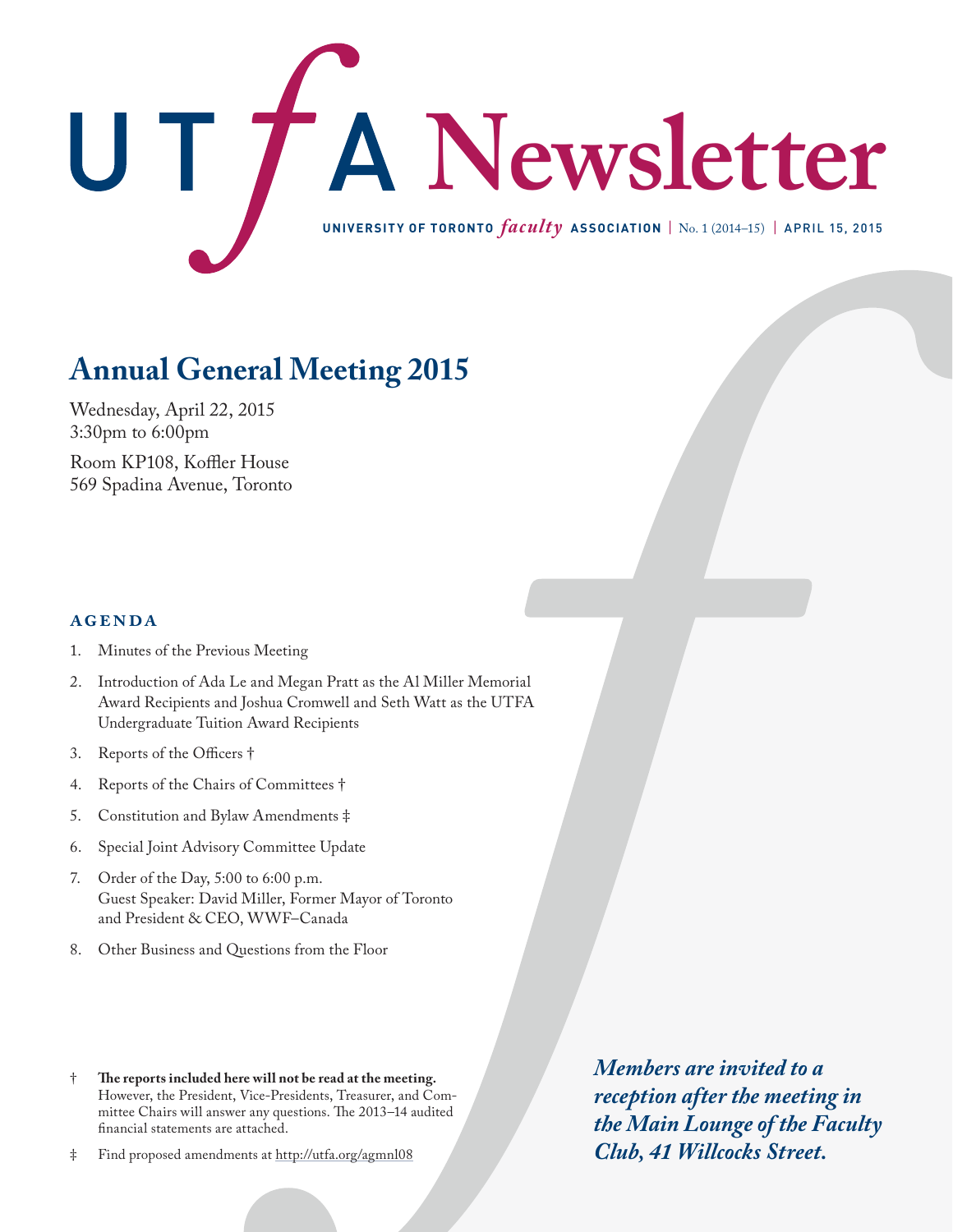## inside this issue

UTFA Newsletter is published by: The University of Toronto Faculty Association 720 Spadina Avenue, Suite 419 Toronto ON M5S 2T9 Phone (416) 978-3351 Fax (416) 978-7061 [www.utfa.org](http://www.utfa.org) | [fb.com/utfaculty](http://facebook.com/utfaculty) | [@utfaculty](http://twitter.com/utfaculty)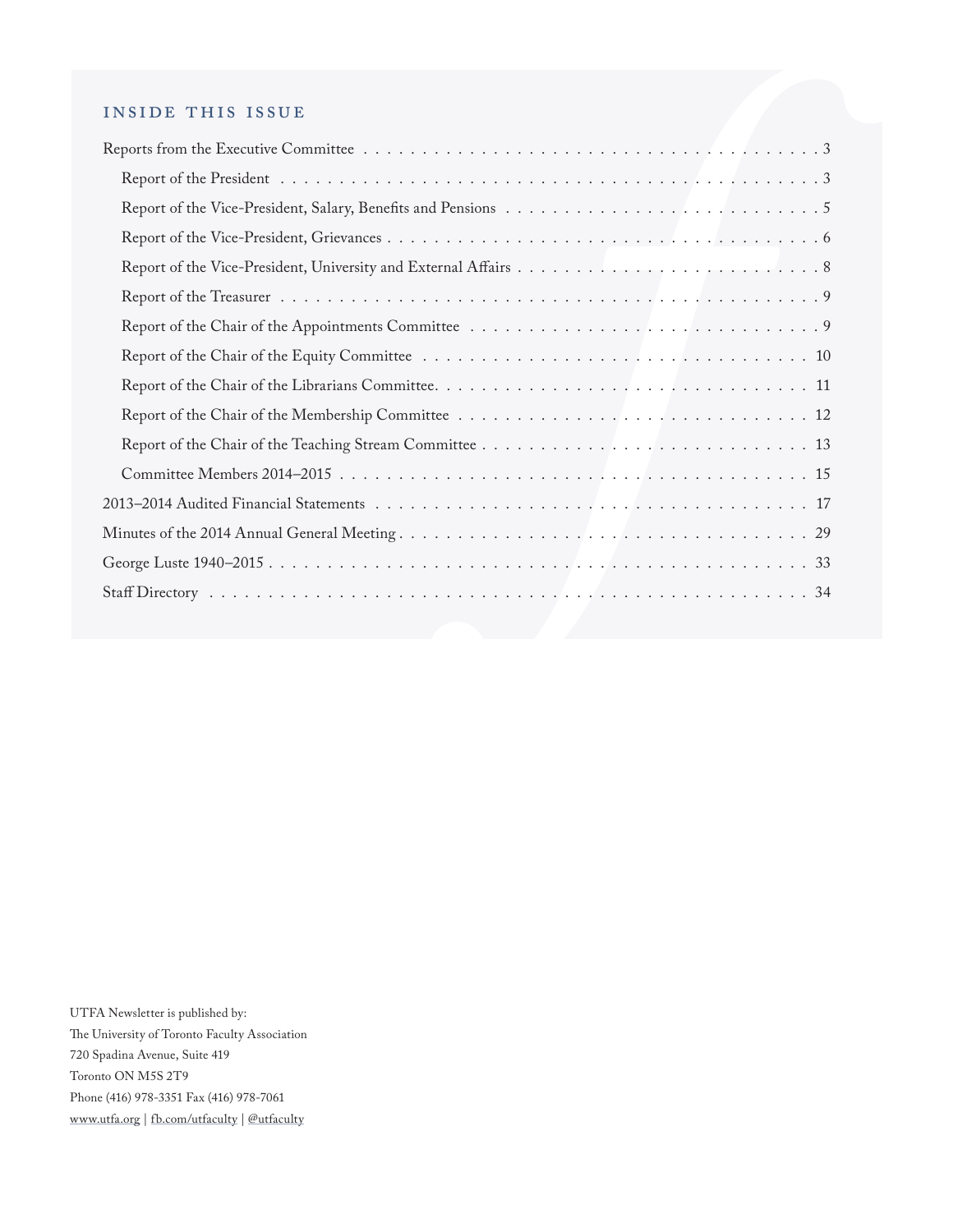# <span id="page-2-0"></span>**Report of the President**

The University of Toronto Faculty Association stands at an important juncture. We are in the final stages of completing something of a makeover of the Association, one that sees our capacity to advocate effectively across a range of monetary and non-monetary issues affecting conditions of work for our members greatly expanded. The Special Joint Advisory Committee (SJAC) process, established via a mediated agreement [\(http://utfa.org/agmnl01](http://www.utfa.org/agmnl01)) in April of 2012, has resulted in important changes. These include appointments policy revisions for tenure stream and teaching stream faculty and a new policy prescribing collegial deliberations regarding any proposed academic restructuring initiative (e.g., closing, amalgamating, or moving academic units). Perhaps most far-reaching is a modernized framework for engagement between UTFA and the University administration aimed at ensuring accountability and transparency in negotiating both monetary and non-monetary terms and conditions of academic employment.

With the introduction of a new facilitation and fact-finding process to help resolve matters not eligible for arbitration, UTFA looks forward to more productive and proactive engagements with the Administration on a wider range of issues and an end to ill-advised University-wide policies crafted by less than accountable means (e.g., the Policy on Academic Continuity we have heard so much about in recent months). One year ago, I wrote to members about the wide collegiality gap that existed at U of T. One year later, I am pleased to report that, with your support, in partnership with an Administration willing to embrace change, and guided by the wisdom of SJAC Facilitator the Honourable Frank Iacobucci, we have narrowed that gap considerably.

The changes delivered by the SJAC process are the most far-reaching revisions of the UTFA Memorandum of Agreement since its original crafting in the late 1970s. A new era has begun. I thank all those involved in the SJAC process, and acknowledge the support and patience of the UTFA membership throughout this long reform initiative.

Now – back to work! Institutional capacity is one thing and making productive use of it is quite another. In the near

*UTFA looks forward to more productive and proactive engagements with the Administration on a wider range of issues*

future, our priorities will include negotiating a new appointments and promotion policy for librarians and crafting a policy dealing with privacy and custody provisions pertaining to written and electronic records we generate as academic staff. U of T is decades behind in codifying formal protections consistent with academic freedom and autonomy, including protections against illegitimate surveillance and use of our records by our own employer. The recent proposal to outsource electronic communications to a third party vendor demonstrated the need for such a policy, but the issue runs deeper. Obviously, we also need to revise the deeply flawed Policy on Academic Continuity to better balance continuity imperatives with academic freedom, and to maintain fair and ethical dealing with students in the context of academic disruptions. In the coming years, these and other issues promise to animate the new facilitator and fact-finder process.

And, of course, we remain in the midst of salary, benefits, pensions, and workload negotiations, led by Vice-President Paul Downes. We are 10 months past the expiry of our last settlement. Paul and his team have been working hard to keep things moving. But one reason for delay, quite simply, is that our system of negotiating, featuring mediation and arbitration as dispute resolution mechanisms, with no prescribed schedule, prevents either side from setting meaningful deadlines. While we make every effort to provide a sense of urgency to the negotiations, in the end we cannot control the pace.

While working to improve compensation and other terms and conditions that shape the context of your work, UTFA's leadership also continues to keep you informed about matters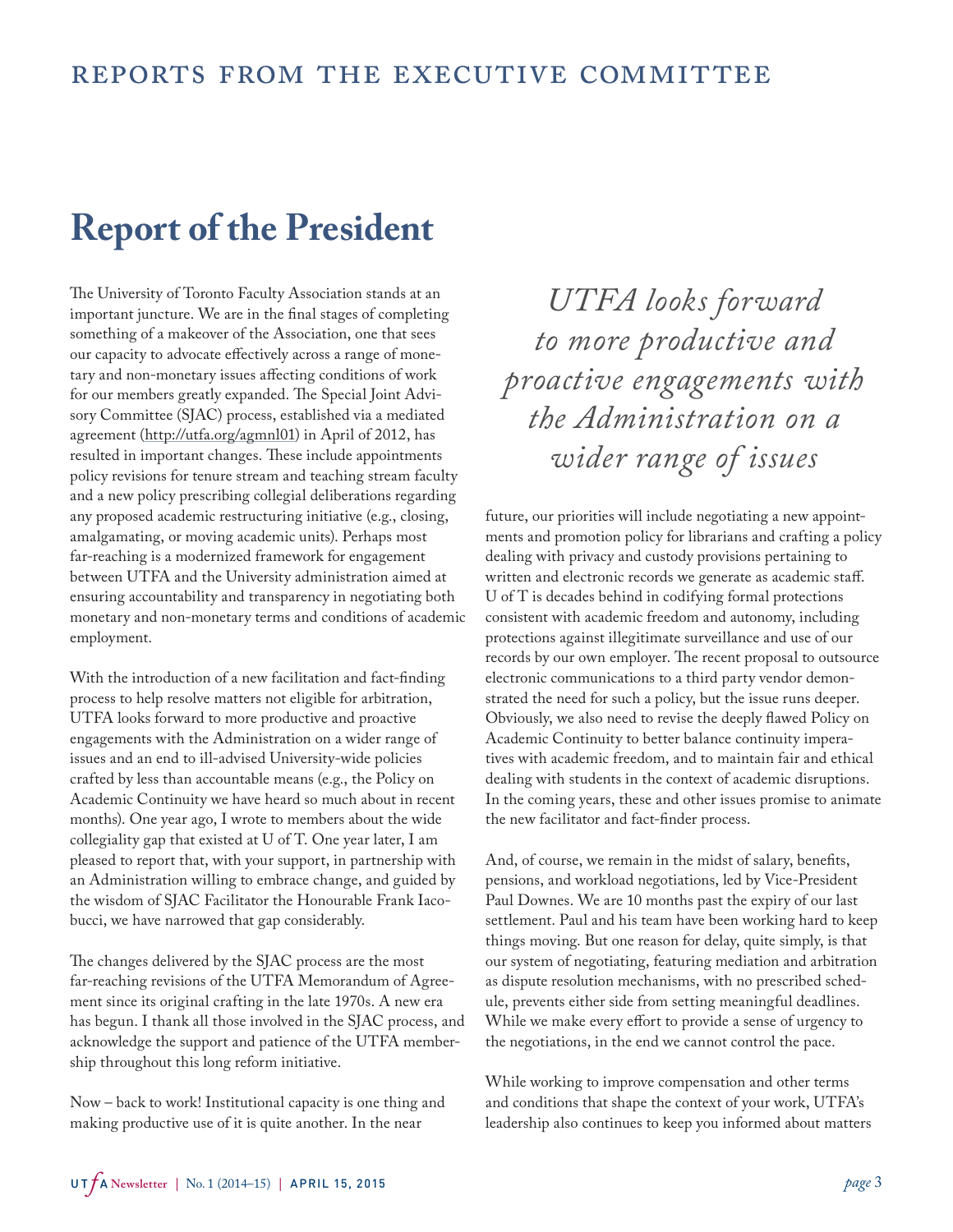

*Figure 1.* Average salary in 1<sup>st</sup> year of hire into tenure stream, 2008–13, by division.

of common concern and to advocate for the well-being of higher education more generally. This year we have continued our partnership with Scientists for the Right to Know, helping to raise awareness about dangerous and misguided policies of the Government of Canada that amount to suppression and muzzling of science in this country. Whether it be the cancellation of the long form census, compromise of the expertise and independence of the funding councils, elimination of environmental science research capacity, or the clampdown on freedom of speech for government scientists, it is clear that U of T and Canadians more generally deserve better from our government.

We have also partnered with **Toronto350.org** in endorsing a proposal for U of T to divest from direct ownership in fossil fuel companies. While there is some diversity of opinion on this proposal, it has strong support among UTFA's membership and leadership. U of T has a chance to send an important public message that meaningful action on climate change is necessary – now.

UTFA continues to campaign for improved financial and policy support for higher education. Ontario funding for higher education on a per student basis is lower than in any other province. Partly to make up for the funding gap, tuition fees have gone up rapidly in recent years and so have undergraduate and graduate enrolments. The result is that U of T ranks dead last among our US peers and second from last among our Canadian peers in student-faculty ratios. There is no sign that trends are getting any better.1 No doubt, the comparative data disguise important differences in faculty complement between U of T and other institutions included in the comparisons. Nevertheless, it is clear that at least some of our reputation for excellence comes from being big… and that is not always a good thing, particularly when so many members report the stresses and strains of constantly being asked to do more with less. President Gertler has rightly remarked that U of T "defies gravity," given our institution's exceptional performance while relying on limited resources. But how long can we continue to rely on miracles?

Meanwhile, systemic changes in higher education mean increasing reliance on contingent labour for teaching in our universities and a decoupling of the PhD from sustainable faculty careers in higher education. The recent strike by CUPE 3902 Unit 1 – whatever one thinks of the tactics deployed by either side – served to highlight some of the fractures running through higher education, including the real disparities in graduate funding across the University. Increasing numbers of graduate students eke out a meagre existence in an expensive city with little reason to believe the sacrifice will pay off in the form of a secure academic position in the long run.

See the most recent (2014) Performance Indicators for Governance ([http://utfa.org/agmnl02\)](http://www.utfa.org/agmnl02) published by the Office of the Provost and note in particular Figures B-3-b and B-3-d.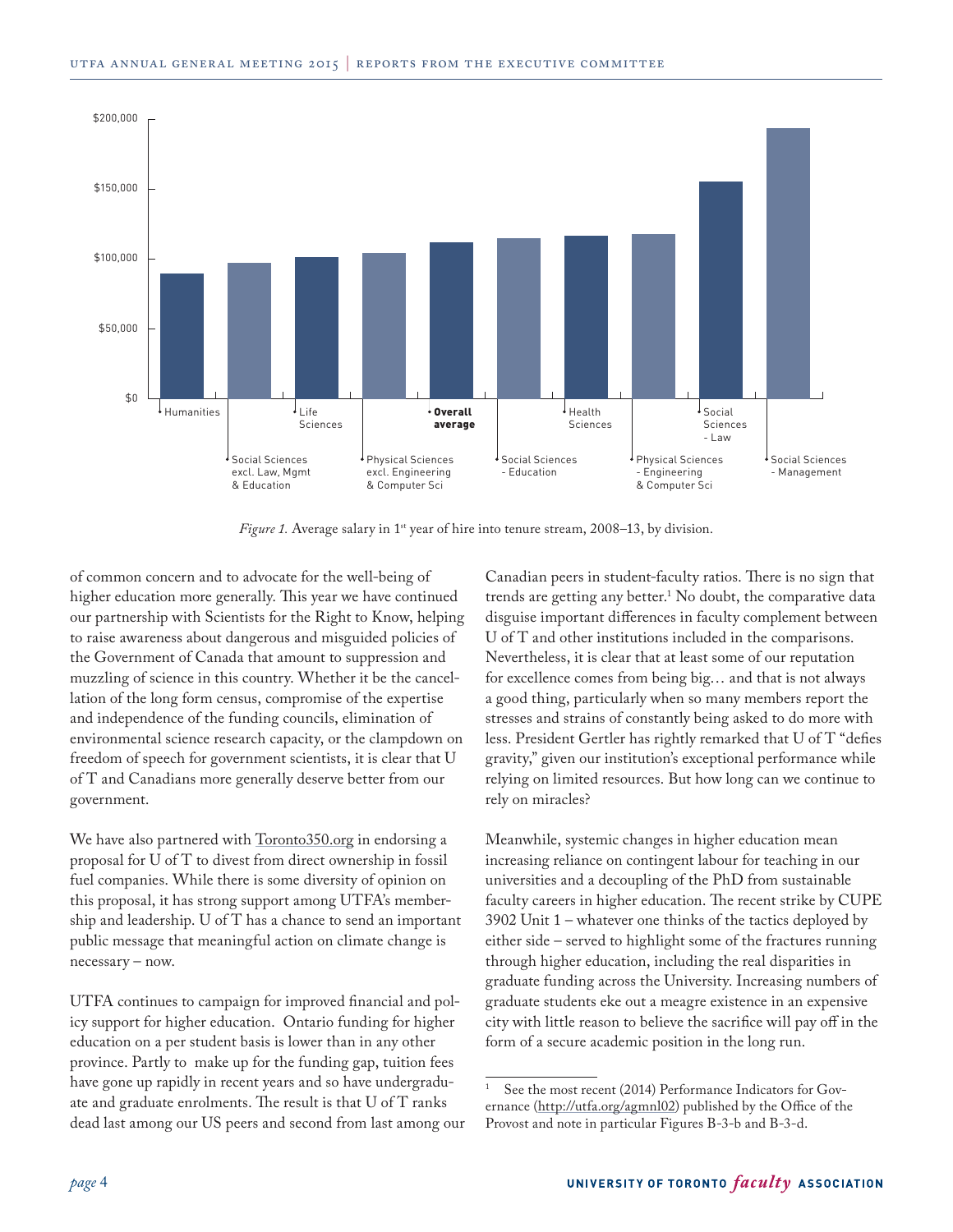<span id="page-4-0"></span>The truth is that more and more distance separates the haves and the have-nots. That includes within our own membership. For example, average starting salaries for faculty (entirely unregulated or influenced by any UTFA input or negotiation) in some academic units of the University are now routinely in excess of \$200,000 (see Figure 1), more than twice the average in most of the humanities and social sciences. Meanwhile, UTFA struggles just to secure across-the-board salary increases that can protect against the erosion of salaries due to cost of living increases for those not among the chosen few. All the while, teaching and administrative workloads soar upwards in high-enrolment parts of the University, including in the Faculty of Arts and Sciences, at UTSC, and at UTM. Yet, incredibly, some members of our Administration continue to blame UTFA and faculty compensation more generally for U of T's budgetary pressures. The facts are rather plain in this regard. Faculty compensation, as a percentage of the operating budget, has been falling steadily for years (down from 47 per cent of the operating budget in 1997–98 to 27 per cent in 2012–13).

Does our University enjoy a world-class reputation, standing for academic excellence across a wide range of disciplines? Without question it does, thanks in large part to the achievements of those UTFA represents. Have those achievements been secured partly on the basis of inequities propagated by systemic, unregulated, and unaccountable reward systems? Some would have us believe that. If so, that is an uncomfortable truth we may all need to live with. But it may also be that the foundations of our excellence are not, in fact, sustainable,

and if that is the case, it is cause for worry. More and more research across a range of social settings shows that inequity breeds disharmony – *for all*. These are difficult issues. We at UTFA are committed to facilitating frank and honest dialogue and to looking for answers together.

Thanks to the members of the UTFA Executive and Council for their important contributions to the Association and to the University this year. We have very strong collective leadership in UTFA and I feel privileged to work with these exemplary people. Also, a heartfelt thank you to the excellent staff in our office, who too often go unrecognized.

Finally, I want to close by noting, with sadness, the passing of an UTFA great, Professor and Past-President George Luste. Many will recall George's remarkable decade as the president of UTFA. We are all in his debt for his tireless advocacy on behalf of UTFA over many years. Numerous members of UTFA's current leadership, including me, relied on his leadership in mentoring us and helping us to understand the challenges and responsibilities associated with representing UTFA's extraordinary and diverse membership. He will be missed.

I wish you all the best for the summer of 2015 and look forward to seeing you again in the fall.

Scott Prudham President

# **Report of the Vice-President, Salary, Benefits and Pensions**

## **Bargaining**

Our last three-year agreement expired on June 30, 2014. As per Article 6 of the Memorandum of Agreement (MoA), UTFA's President and I met with the Administration in January of 2014 to formally announce our intention to bargain a new settlement. Since the last AGM, we have met with the Administration to engage in bilateral negotiations on a dozen occasions.

The Administration has stressed government directives calling for "no net compensation increases" for public sector employees. They have also indicated an interest in cutting the cost of

some of the benefits that our active members would be eligible for in retirement. UTFA's bargaining team has questioned the need for such cuts and has resisted the pressure to submit to generic and stale "austerity" threats.

UTFA's bargaining team seeks to secure a hybrid (percentage and fixed dollar) ATB award for all three streams that would be retroactive to last June, and we have proposed increases to the total pool of funds available for PTR. We have made the case for specific improvements to librarian salaries and have expressed our concern about the large disparity between teaching stream and tenure stream PTR awards. We continue to argue for full pension augmentation for our retirees,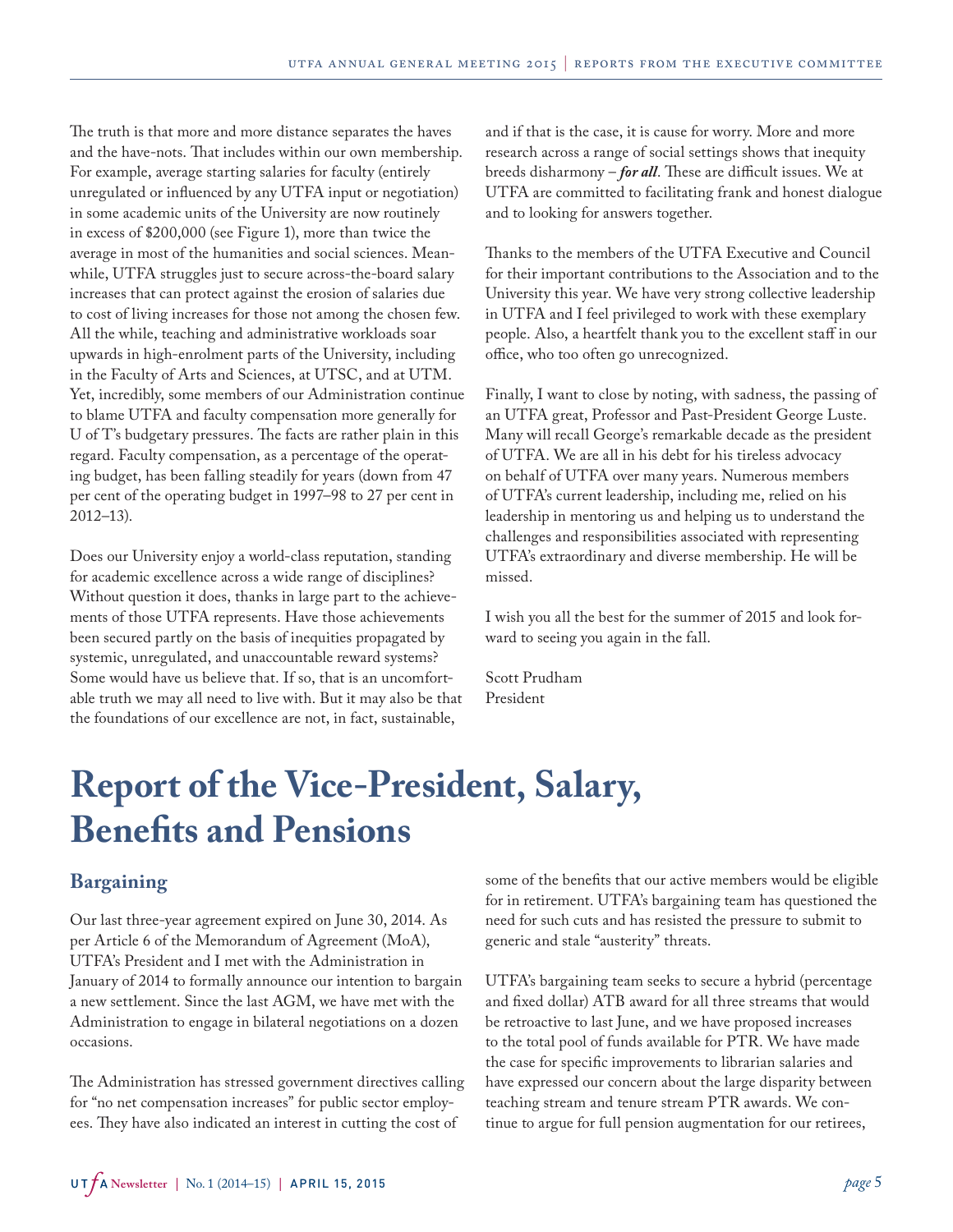<span id="page-5-0"></span>although the Administration claims full augmentation is impossible under current circumstances. A more complete list of the proposals tabled by the UTFA team can be found in Bargaining Report #2 (February 17, 2015) on the UTFA website ([http://utfa.org/agmnl06\)](http://www.utfa.org/agmnl06).

While we plan to continue talking with the Administration, we have also agreed to sit down soon with the mediator, Mr. Kevin Burkett, in an effort to reach a settlement. We understand any frustration felt by our members with the slow pace of the process. While PTR amounts agreed to in the last round of bargaining have already been applied to your 2014–15 salary, any ATB increases secured in this round will have to be applied retroactively to July of 2014. Thank you for your patience as we try to secure the fairest deal possible for our members.

## **Pensions**

UTFA remains concerned about the pension landscape at U of T and in Ontario. The history of U of T's pension plan creates concern that UTFA members might be asked to bear the burden of past mistakes. The University of Toronto, like many others, has agreed to the terms of a provincial solvency relief plan that includes demands for increased employee contributions. UTFA agreed to such increases in the last round of negotiations, trying to secure offsetting improvements in other areas. In this round, we have agreed (along with other employee groups and the Administration) to participate in a joint committee to look into a possible conversion of our plan to a single-employer Jointly Sponsored Pension Plan (JSPP) model. The province, COU, and OCUFA have also all been considering reforms that might pool pension investments or create a sector-wide JSPP for Ontario universities and colleges. Many questions remain about the relationship between such reforms and current plan deficits, and about the specific virtues of a sector-wide plan for the University of Toronto. Ettore Damiano, Professor of Economics and an UTFA Executive member, sits on the Governing Council's Pension Committee,

*UTFA's bargaining team has resisted the pressure to submit to generic and stale "austerity" threats*

and has been diligently representing UTFA at meetings of the OCUFA/COU JSPP working group over the past year. The working group's recommendations will be made public this spring.

## **Workload**

This year, UTFA tabled comprehensive revisions to the Workload Policy, crafted in response to workload implementation problems identified particularly in the work of the Vice-President, Grievances, Cynthia Messenger. We look forward to agreement on changes, especially as the Administration's own research indicates some shared concerns with implementation.

Finally, thanks to my fellow bargaining team members (Bobby Glushko, Paul Hamel, Linda Kohn, Cynthia Messenger, George Milbrandt, Scott Prudham, and Katharine Rankin) and to all the other members of the Salary, Benefits and Pensions Committee (Mounir AbouHaidar, Tom Alloway, Michael Attridge, Ettore Damiano, Lino Grima, Jody Macdonald, Andreas Motsch, Anthony Sinclair, Harriet Sonne de Torrens, Judith Taylor, Terezia Zoric, Peter Dungan, Rosa Sarabia, Mary Alice Guttman, and Kent Weaver) for their hard work and commitment to UTFA. Thanks also to Heather Diggle and the rest of the UTFA staff for their patience and expertise.

#### Paul Downes

Vice-President, Salary, Benefits and Pensions

# **Report of the Vice-President, Grievances**

## **SJAC and the Grievance Portfolio**

The UTFA Grievance portfolio has, for many years, urged appointments policy change for the tenure stream, for the part-time and full-time teaching stream, and for academic librarians. UTFA's legal counsel and I have repeatedly witnessed the damaging effects of weak policy on the tenure review process and the appointment, renewal, and promotion processes in the teaching stream. This is to say nothing of the outdated policy that governs our librarians, who maintain one of the best research library systems in the world. The Grievance portfolio has repeatedly stated that the best means of improving working conditions for our members is through policy change – and not grievances.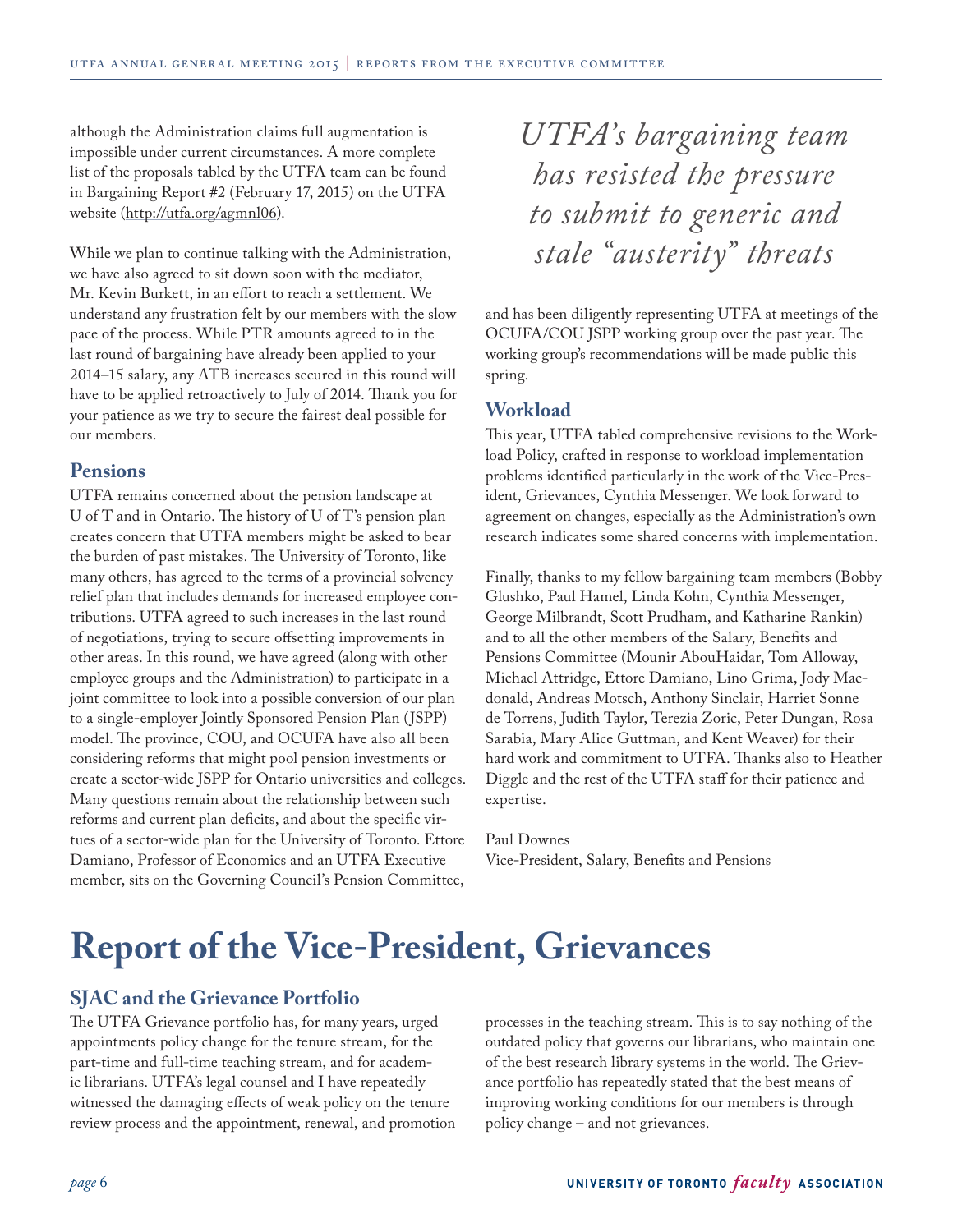*The best means of improving working conditions for our members is through policy change – and not grievances*

I am therefore grateful for the considerable achievement of the SJAC process. This landmark negotiation has won much-needed changes to policy, while creating a path for future negotiations that will mean fewer and less protracted grievances. Regrettably, UTFA was unable to achieve policy change for part-time faculty, who are particularly vulnerable. I hope that UTFA will commit to pursuing improvements for them as well. I wish to thank all the members of the SJAC Teaching Stream Subcommittee: Claude Evans, Connie Guberman, Brock MacDonald, Jun Nogami, Scott Prudham, and Terezia Zoric. Legal counsel Alison Warrian (UTFA's General Counsel) and Steven Barrett (Sack, Goldblatt, Mitchell) were instrumental in securing our hard-won results. Finally, there would have been no agreement without the considerable skill of SJAC's facilitator, the Honourable Frank Iacobucci.

## **Tenure Issues**

The Grievance portfolio is currently handling thirteen tenure files, including files in which the tenure committee has issued a tentative negative recommendation. Each year, we urge tenure and teaching stream candidates to contact UTFA if they see any negative language in the summary of evidence. We anticipate that, in the coming years, newly negotiated policy language on the summary of evidence will reshape the purpose, voice, and rhetoric of that important document. The new summaries will bring greater clarity for junior faculty, who will look to the summary not simply as a hurdle to clear but as a rare opportunity to receive meaningful feedback.

# **Tenure Workshop**

The Grievance portfolio will sponsor a tenure workshop on April 30, from 2:00 to 3:30 p.m., in Room 105, Health Sciences Building, 155 College Street. This workshop will cover both the interim review (in year four) and the tenure review (in year six). Through the SJAC process, UTFA and Governing Council have agreed to changes to the tenure review policy that will be implemented in the coming year. This workshop will explain those changes. We will answer questions tenure stream faculty might have about the new six-year tenure clock. All are welcome. Please register with the office at [faculty@utfa.org](mailto:faculty@utfa.org).

## **Statistics**

Currently UTFA is handling approximately 84 files (both grievances and tenure files). At the time of writing, UTFA knows of one tenure denial issued in the 2014–2015 academic year, although that file was part of the 2013–2014 cohort. We know of no tenure denials for the 2014–2015 cohort although some negative recommendations have been made. Tenure committees should be making their recommendations for or against the granting of tenure by April 15, 2015.

In the 2013–2014 academic year, 88 candidates were considered for tenure. Of these, 84 were granted tenure and 4 were denied tenure. At the time of writing, the Administration had yet to supply UTFA with the most recent statistics for teaching stream promotion files.

## **Grievance Committee**

The Grievance Committee has discussed in detail the gains UTFA's certified unit at St. Michael's College achieved in recent negotiations; the anticipated positive effects on grievances of the SJAC policy changes; the revised draft Provostial Guidelines on assessing teaching; and member concerns related to the TA strike (CUPE 3902 Unit 1).

Future projects include collaboration with the Appointments, Equity, and Teaching Stream Committees on issues related to precarious academic labour, and consultation with the new retiree committee on articulating and refining the appeal process for benefits claims.

I would like to thank the Grievance Committee: Mounir AbouHaidar, Kathy Bickmore, Michael Bramah, Claude Evans, Connie Guberman, Shashi Kant, Linda Kohn, Brock MacDonald, and Scott Prudham.

## **Thanks to UTFA Staff and Legal Counsel**

Many thanks to UTFA's outstanding team: lawyers Reni Chang, Heather Diggle, and Alison Warrian (General Counsel); Grievance Assistant Rucsandra Schmelzer, Administrative Assistant Chris Penn, Business Officer Marta Horban, Communications Officer Aylwin Lo, and Special Assistant to the Executive Committee David Mackenzie. They have worked harder than ever in this past year. We are indebted to the lawyers and staff of Sack, Goldblatt, Mitchell, who serve our members so ably. Finally, I would like to thank Scott Prudham for his leadership in a challenging period of UTFA's history.

Cynthia Messenger Vice-President, Grievances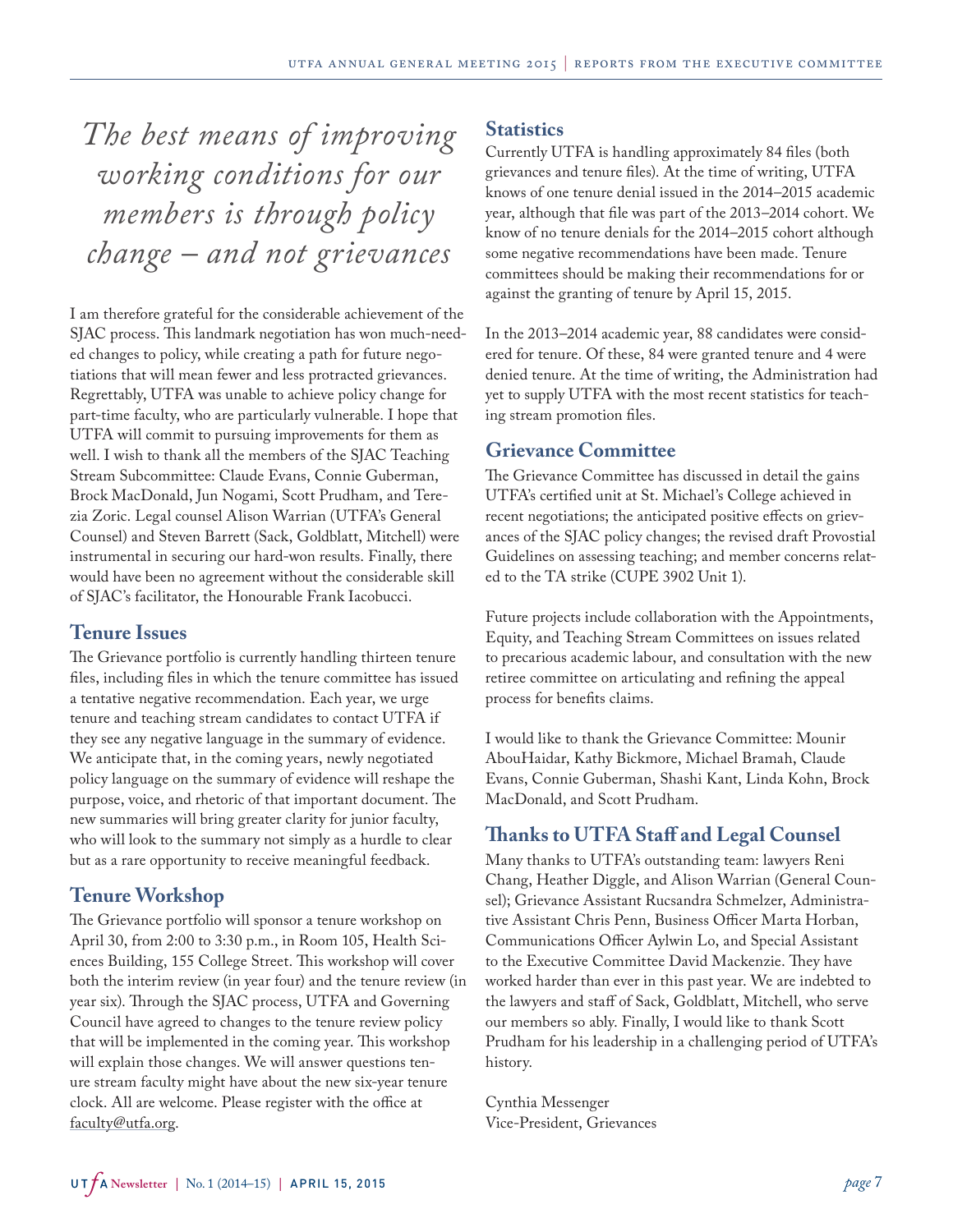# <span id="page-7-0"></span>**Report of the Vice-President, University and External Affairs**

# **Public Policy and External Affairs**

As Vice-President, University and External Affairs, I represent UTFA on the Board of OCUFA and in the Ontario caucus of CAUT. Both organizations have vigorously pursued the concerns of faculty and librarians this past year, especially around issues of contingent faculty. These themes were the centerpiece of CAUT's November 2014 Council meeting. The casualization of teaching was also addressed by OCUFA in its annual Queen's Park lobby day (March 11, 2015), along with other key concerns such as a new pension plan model for higher education, faculty representation on the Ontario Online Learning Consortium, and university autonomy and program continuity under a proposed new formula for financing of post-secondary education. Perhaps by coincidence, on the day after OCUFA's lobby day the Ontario government announced a new round of consultations towards a review of the funding formula for universities.

UTFA has also been working closely with Scientists for the Right to Know (SRK). We co-sponsored the well-attended panel discussion held on September 30, 2014, called "Imposed Ignorance: On what evidence does Ottawa base its policies?" SRK is building a coalition of groups to oppose the federal government's muzzling of scientists and the elimination of government research on the environment. Paul Hamel and I represent UTFA on the SRK steering committee, and we've been active as well in the campaign to reinstate the Canada long-form census – an indispensable research tool.

The concerns voiced by many Canadians about the impact of the federal government's so-called "anti-terrorism" law, Bill C-51, are shared by UTFA – a longtime champion of privacy and academic freedom. This will be an escalating front of activity in the days ahead. The proposed bill could profoundly affect the freedom to conduct and report research, and to exercise our rights to organize and protest on any number of issues – from aboriginal rights to Canadian foreign policy, and the growing concerns around fossil fuel industries.

# **University Affairs**

The U&EA Committee has the pleasure of selecting UTFA student award recipients. The Undergraduate Tuition Award will go to two students this year – Seth Ward, a second year student in Neuroscience, and Joshua Cromwell, a third year

*The concerns voiced by many Canadians about the impact of the federal government's so-called "antiterrorism" law, Bill C-51, are shared by UTFA*

student in English and Philosophy. Our Al Miller Memorial Award for outstanding contributions to graduate student life as well as academic achievement will be presented to Megan Pratt, a MSc student in Social Work, and Ada Le, a fourth year PhD student in Psychology.

As VP-U&EA, I serve on the Joint Committee that brings together UTFA and senior Administration officials to confer on ongoing operational and policy issues. I have also served on the Tri-Campus Governance Coalition since its inception in 2012, and continue to represent the Teaching Staff of UTM on the Academic Affairs Board of Governing Council.

I also represent UTFA at meetings of the University of Toronto Employee Associations and Unions (UTEAU), which represents virtually every organized employee and student group on the three campuses. Our meetings encourage strategizing on a range of issues – from OISE's restructuring to student finances and much else.

That spirit of constructive collaboration carries over into UTFA's work with CUPE 3902. For example, we set up discussions between UTFA members and CUPE Unit 5 post-doctoral fellows last fall to address questions and concerns of both PDFs and principal investigators (special thanks to David Bailey on UTFA Council). We also invited representatives of CUPE 3902 Units 1 and 3 to address UTFA Council meetings on different occasions, to facilitate understanding among our members of the bargaining situation of internally funded PDFs, sessional instructors, and teaching assistants.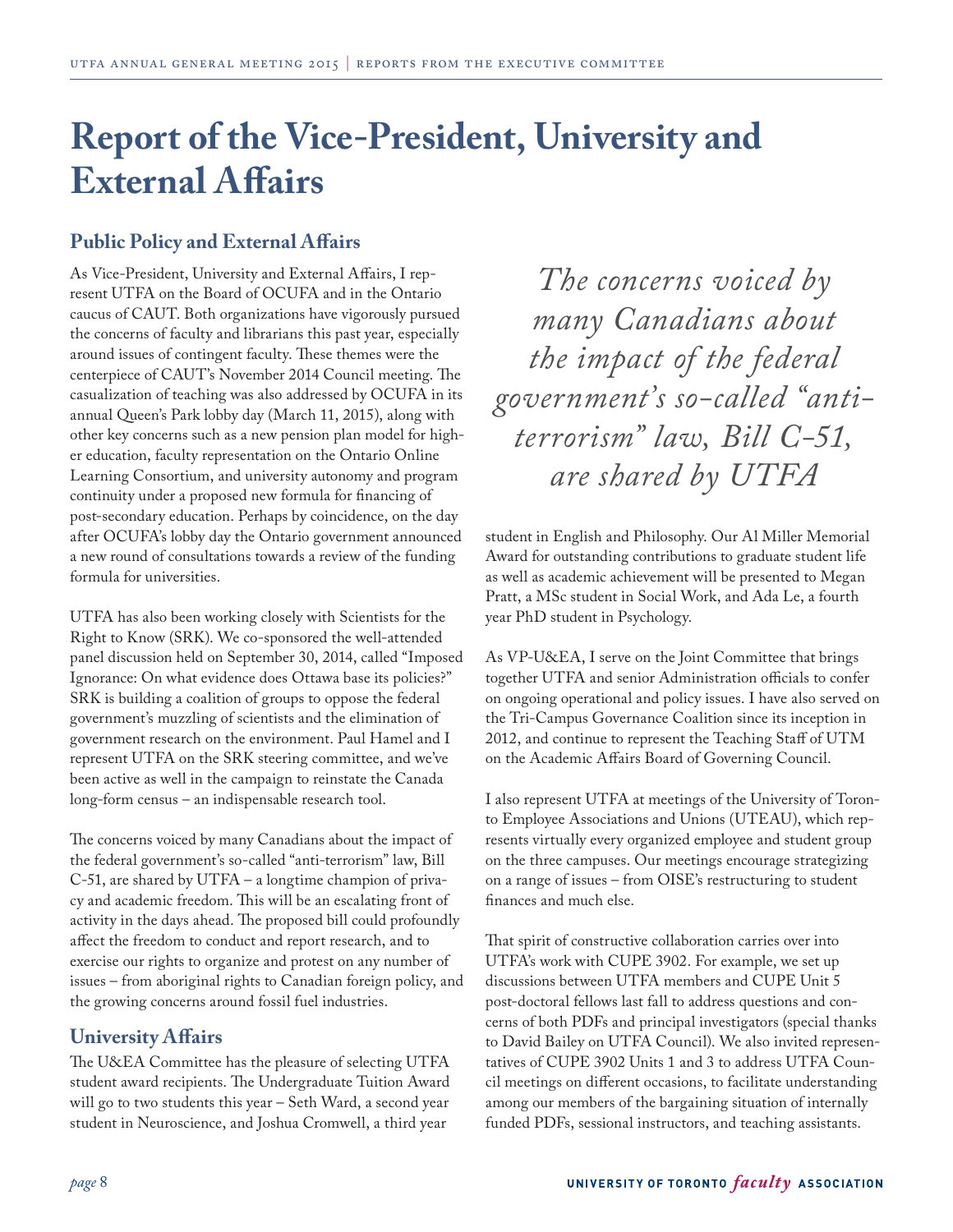<span id="page-8-0"></span>The U&EA Committee collaborates with other UTFA committees. We worked with the Membership Chair, Judith Taylor, in preparing for this year's C. B. Macpherson Lecture, featuring Professor Martha Nussbaum of the University of Chicago. The March 6 event had to be rescheduled due to the CUPE strike and we're looking forward to hosting Professor Nussbaum in early 2016. Details will follow soon.

Last, I thank fellow UTFA Executive members for their support and ideas, with special thanks to the members of the University and External Affairs Committee for their advice and assistance: Reid Locklin, Lino Grima, Kent Weaver, Harriet Sonne de Torrens, Judith Taylor, Victor Ostapchuk, and Michael Attridge.

Linda Kohn Vice-President, University and External Affairs

# **Report of the Treasurer**

Another year has gone by, and it is once again my pleasure to report to you that the financial affairs of UTFA are in good health. The last fiscal year, ending June 2014, has seen us manage the operations of the Association to a surplus of \$691,330. Captured in this surplus is an unrealized gain in our reserve fund investments of approximately \$338,000. Although we presented a balanced budget and scheduled a one-month dues holiday in December 2013, a number of budgeted expenses were not realized and a surplus was achieved once again. Attached to this AGM newsletter, you will find UTFA's audited statements for the fiscal year ending June 30, 2014. Thank you once again to our auditors at Cowperthwaite Mehta for their advice and work on our audit.

The Financial Advisory Committee is the body which oversees the UTFA reserve fund. In the past year, the committee was comprised of George Luste, Louis Florence, Syed Ahmed, William Huggins, and your treasurer. Laurence Booth, after many years of service, has decided to retire from this committee. We are grateful for his contributions. The committee

meets twice per year to review the investments of the fund and to make recommendations regarding the composition of the portfolio. As per our investment policy, we continue to be invested in GICs and low-cost, highly diversified ETFs. Our investments have increased in value from \$2.6 million to \$2.9 million (approximately 12.5%) in the 12 months concluded June 30, 2014. This has contributed to allowing for another one-month dues holiday in the current fiscal year, in January 2015.

In order to maintain the daily financial affairs of UTFA, I continue to rely extensively on all of the UTFA staff, especially Marta Horban and Rucsandra Schmelzer. Their attention to detail, patience, and commitment to UTFA are second to none. Chris Penn also helps keep me organized and provides any historical research whenever needed. Thank you all.

Michael Meth Treasurer

# **Report of the Chair of the Appointments Committee**

The Appointments Committee began its 2014 work at a time when the Special Joint Advisory Committee (SJAC) process was coming to an end. One of tasks of the Appointments Committee was to receive updates and to offer comments and support to the SJAC team. The committee congratulates everyone involved in the SJAC initiative for bringing those negotiations to a successful conclusion.

Two items were carried forward from last year. Members may recall that the committee wrote to the Administration in March 2014 expressing concern regarding "guideline

creep." Specifically, the committee noted disparity between the language of the University's "Academic Administrative Procedures Manual" (2012) in regard to teaching stream appointments and the language of the "Policy and Procedures on Academic Appointments" (2003), which is a "frozen policy." Developments had appeared in the former that were not in the latter. Although the committee never received a direct response from the Administration, it was satisfied that its concerns were addressed in the final SJAC settlement. The creation of the new four-year/two-year contract in the teaching stream now mitigates significantly the committee's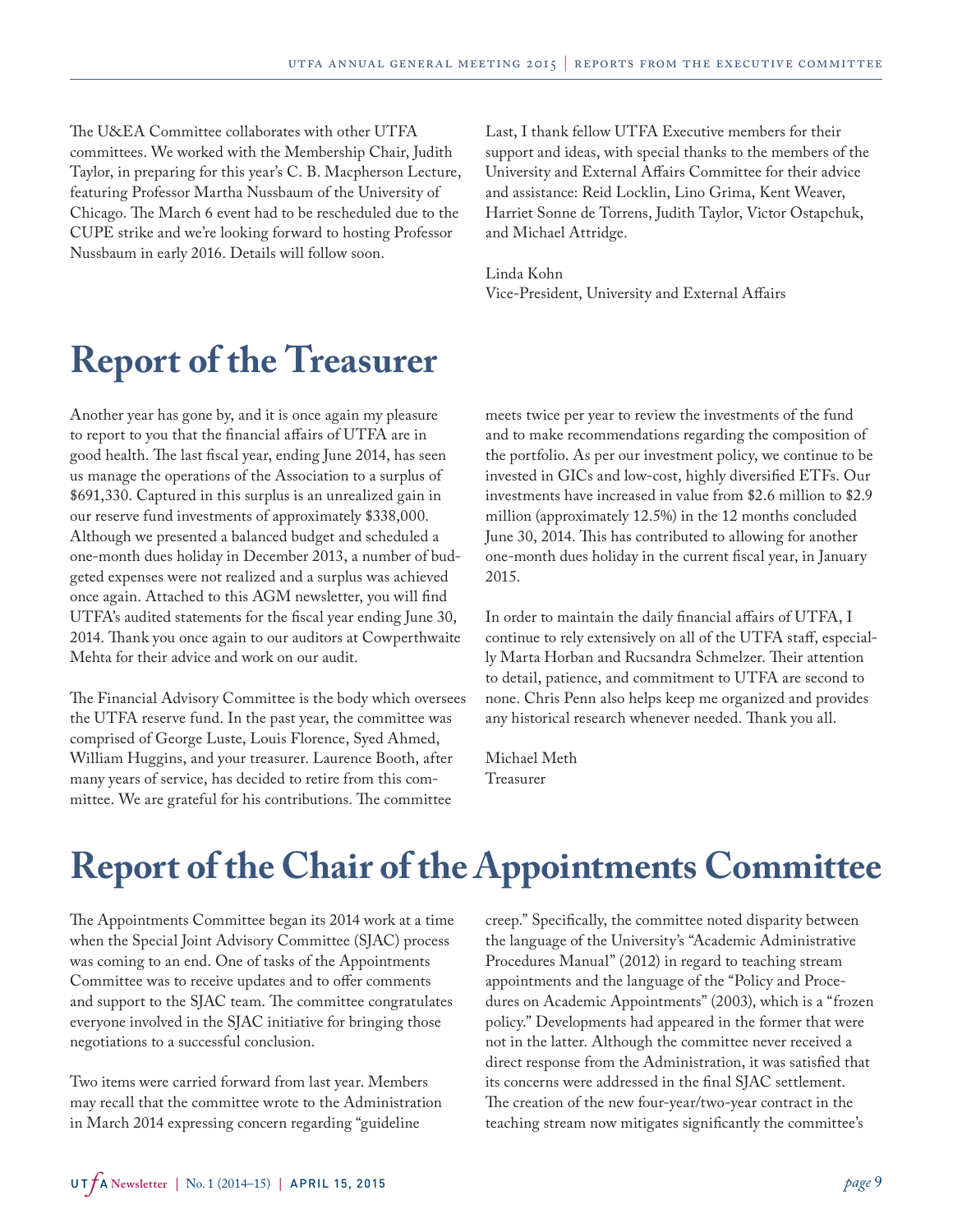<span id="page-9-0"></span>concern that teaching-intensive appointments were becoming one-year, contractual appointments. The committee will need to monitor hiring into this new type of appointment.

The second carryover item is in regard to the University's "Policy on the Appointment of Academic Administrators" (2003). The committee conducted a small study of the policy last year and together with information from our members determined that the greatest level of concern was with the process of administrative appointments at the decanal level. The committee is therefore preparing a survey to be sent to members in mid-spring that will attempt to assess the problem more extensively so that the committee can then address it appropriately.

Another survey by the Appointments Committee has been drafted and will have been sent out by the time the Annual General Meeting is held. It concerns the process of promotion to Full Professor. In 2012, the University of Toronto participated in the Collaborative on Academic Careers in Higher Education (COACHE) survey. Among the results, the University discovered that in comparison to its peer institutions there is consistently lower satisfaction among Associate Professors with regards to promotion to Full Professor at U of T. Since then, some members of UTFA have asked for assistance with the promotion process. The goal of the current survey is to gather data from Associate Professors in departments across the three campuses to understand: faculty interest in promotion; practices supporting promotion in the departments; and concerns with the University's "Policy and Procedures Governing Promotions" (1980). UTFA hopes to use the data to develop resources to assist our members better in preparing for promotion.

*There is consistently lower satisfaction among Associate Professors with regards to promotion to Full Professor at U of T*

The chair of the Appointments Committee continues to serve on other UTFA committees whenever possible in order to contribute to appointments-related matters. These committees include: the Librarians Committee, the Teaching Stream Committee, and the Salary, Benefits and Pensions Committee.

Members of the Appointments Committee this year (with their constituencies) are: Mounir AbouHaidar (Cell and Systems Biology); David Bailey (Physics); Ettore Damiano (Economics); Peter Dungan (Rotman School of Management); Ronald Kluger (Chemistry); Linda Kohn (Biology – UTM); Hugh Laurence (Management – UTSC); Kenneth Mac-Donald (Geography – UTSC); Cynthia Messenger (Writing and Rhetoric); Margaret Procter (Retired); Harriet Sonne de Torrens (Library – UTM).

As chair, I want to thank the members of the Appointments Committee for their support and contributions to our work this year.

Michael Attridge Chair, Appointments Committee

# **Report of the Chair of the Equity Committee**

The mandate of UTFA's Equity Committee is to advise UTFA Council on all matters pertaining to equity and diversity – including gender, race, sexual orientation, socio-economic status, and ability – and to assist the Association in developing policy and approaches to related issues, including pay and employment equity, sexual and other forms of harassment, personal safety, and accessibility. If you have a concern related to equity or diversity or wish to become involved on the Committee, please contact me at **[zoric@utfa.org](mailto:zoric@utfa.org)**.

The work of the Equity Committee typically overlaps with the

work of other UTFA committees, producing fruitful collaborations. This past year was no exception, as members of the Equity Committee continued to work on redressing inequitable faculty and librarian workloads. Members met with UTFA's General Counsel, Alison Warrian, and Cynthia Messenger, UTFA's Vice-President, Grievances, to review problems arising from the University's Workload Policy (WLPP) and to identify solutions that could be pursued through association grievances and / or collective bargaining. Committee members helped to draft equity-focused language in support of bargaining (bargaining survey questions, proposals for con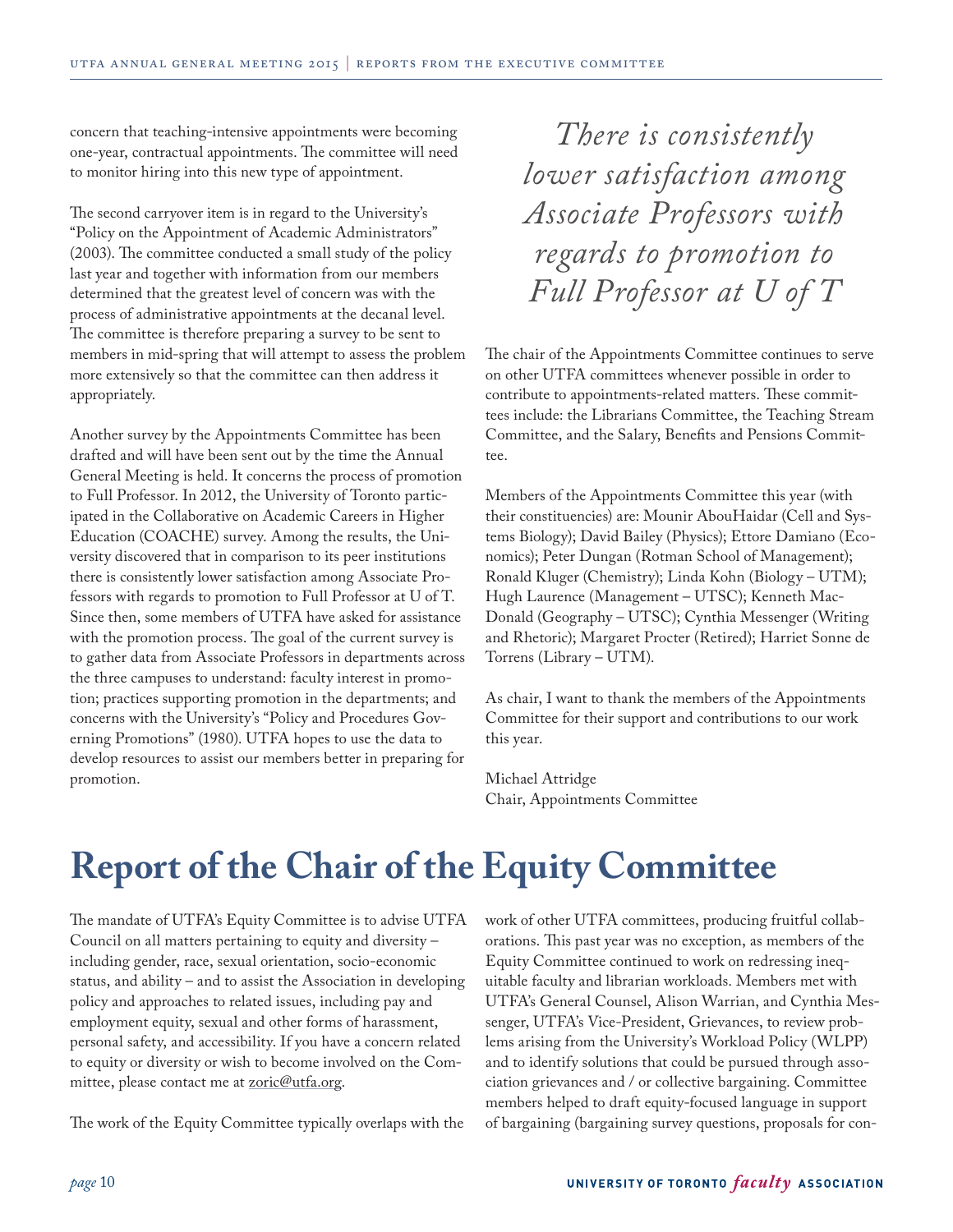<span id="page-10-0"></span>*Members of the Equity Committee continued to work on redressing inequitable faculty and librarian workloads*

tract language, etc.) that was submitted to the Vice-President, Salary, Benefits and Pensions, Paul Downes. The bargaining survey results, in turn, revealed major differences in the work-related experiences and levels of satisfaction of UTFA's diverse membership. For example, women members, racialized members, disabled members, teaching stream members, and UTSC members all report significantly less satisfaction with their working conditions and with the implementation of the Workload Policy than UTFA's membership as a whole. Clearly there is much work still to be done in relation to achieving the WLPP's expressed goal of a "fair, reasonable and equitable distribution of workload" for all members across all three campuses.

Current and ongoing work of the committee includes advocacy in relation to sexual violence prevention on campus – an issue that drew significant attention in national media and among policy makers this past year. There is an urgent need to improve the quality of and access to services on campus for members of the University community who experience incidents of sexual violence. In concert with representatives from the Graduate Students' Union and UTFA Executive, and with the particular support of the chair of the Membership Committee, Judith Taylor, and the Vice-President, University and External Affairs, Linda Kohn, members of the Committee are advocating that Governing Council's Advisory Committee on

Sexual Violence Prevention draw upon the relevant expertise of all affected groups and produce meaningful results in a timely fashion. Beyond the work of this committee, UTFA asserts its right to exercise meaningful voice in relation to sexual violence policy development at U of T. As part of a growing collective of campus groups committed to addressing sexual violence, at the end of March UTFA co-sponsored "Sexual Assault on Campus: Activism and Accountability at U of T and Beyond," an event that brought together students, faculty, and community organizations.

The committee looks forward to working closely in the coming months with UTFA's Appointments and Grievance Committees, chaired by Michael Attridge and Cynthia Messenger, respectively. Our plan is to bring together part-time faculty, faculty working as contractually limited term appointments (CLTAs), and others to talk about common concerns, precarious and contract work, insecurity in academic employment, and other issues that were among those highlighted in the recent strike by our sessional and TA colleagues who are members of CUPE 3902. The historical and political context of these issues was discussed at the OCUFA 50th anniversary conference, "Faculty Associations in the 21st Century: Learning from the past - Shaping the future" ([http://utfa.](http://www.utfa.org/agmnl07) [org/agmnl07\)](http://www.utfa.org/agmnl07), where the creation of inclusive organizations and faculty activism across the globe were at the centre of the agenda. I was honoured to deliver the closing plenary, "Major Issues for Faculty Associations and Possible Ways Forward." I thank UTFA President Scott Prudham for that opportunity.

Finally, I want to thank several people: Kathy Bickmore, Claude Evans, Mary Alice Guttman, Cynthia Messenger, Judith Taylor, and Katharine Rankin; my fellow Executive Committee colleagues; and all of the UTFA staff.

Terezia Zoric Chair, Equity Committee

# **Report of the Chair of the Librarians Committee**

Academic Librarians are recognized as an integral and core part of all aspects of teaching and research at the University of Toronto. We have an exceedingly active community with colleagues working on Librarians' behalf on many levels in UTFA. In the past year, the emphasis has been on: representing Librarians in the SJAC process; providing the current bargaining team with relevant information concerning Librarians' benefits and monetary issues; and sustaining regular contact

with members across our community. Work continues on the drafting of a new Policies for Librarians document.

The level of activity within our libraries and communities means that monthly meetings are the norm for the UTFA Librarians Committee. In addition, the Joint Librarian/ Administration Committee meets twice a term to discuss issues that have arisen in the community. Representing UTFA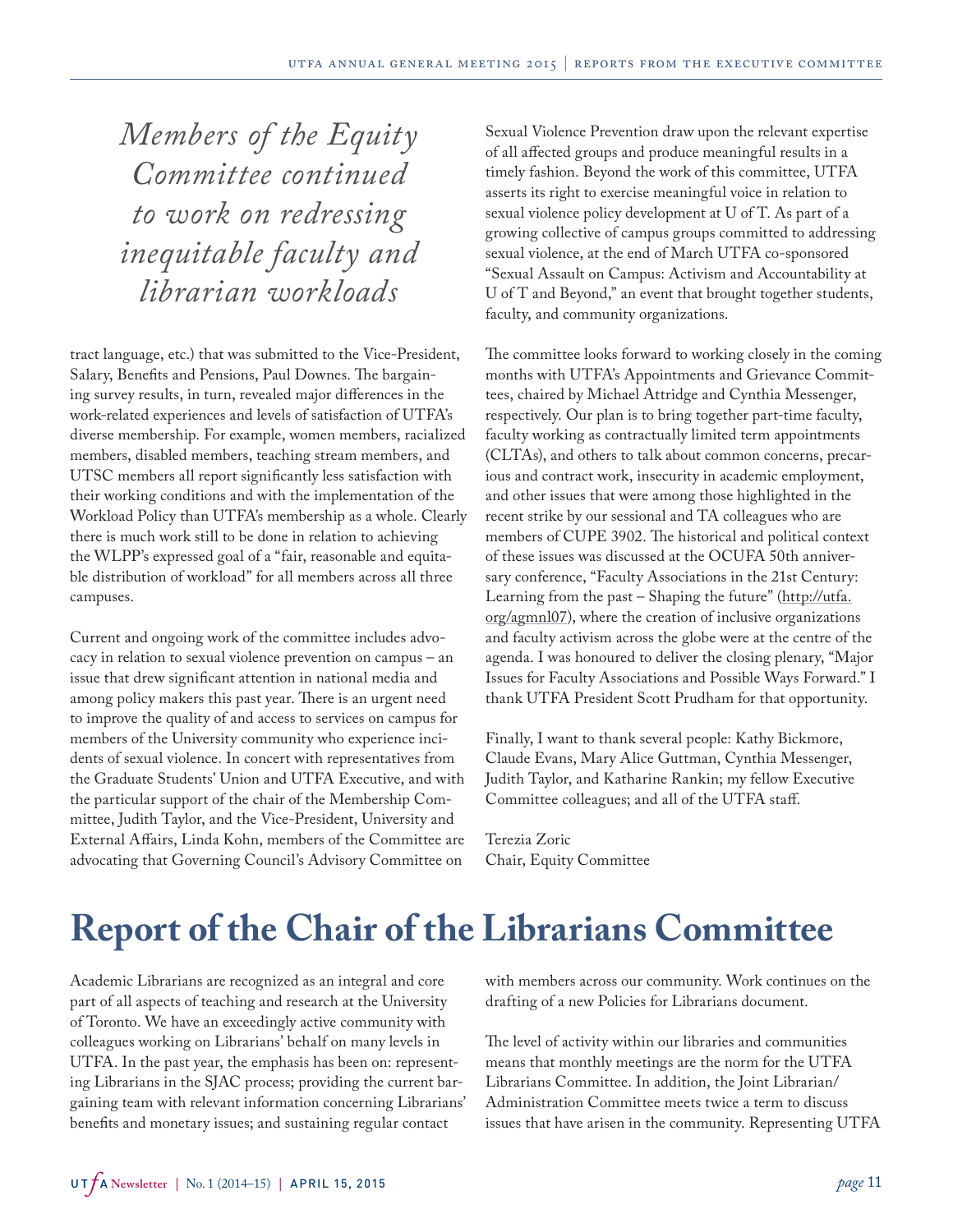# <span id="page-11-0"></span>*We have an exceedingly active community with colleagues working on Librarians' behalf*

are Harriet Sonne de Torrens (UTM, Chair of the UTFA Librarians Committee), Terezia Zoric (Chair of UTFA's Equity Committee), Patricia LaCivita (UTSC), and Kathleen Scheaffer (St. George). Efforts are made to address Librarians' concerns at these meetings. However, resolution is not always possible, and those issues are in turn taken to the next level of discussion through the UTFA Joint Committee with Administration (president and vice-presidents of UTFA and U of T senior administration).

The University of Toronto Faculty Association has benefited from the growing participation of academic Librarians over the past year. Bobby Glushko is representing U of T Librarians in the current negotiations on remuneration (as per Article 6 of the MoA). Michael Meth, Librarian and Director of Information Resources and Services at OISE Library, is UTFA's Treasurer; Jeff Newman, College Librarian at New College, is Speaker of UTFA Council; and Harriet Sonne de Torrens is a member of the Special Joint Advisory Committee to review the MoA. Representing Librarians at our three campuses on UTFA Council are Victoria Skelton, Lola Rudin, and Shelley Hawrychuk. Stephanie Perpick, Shelley Hawrychuk, and Bobby Glushko represent the community on

the Advisory Committee on the University of Toronto Library System – a long-standing arrangement that dates back to the existence of the Librarians Association of the University of Toronto (LAUT).

The U of T Academic Librarians Blog [\(http://utlibrarians.](http://utlibrarians.wordpress.com) [wordpress.com/](http://utlibrarians.wordpress.com)) continues to be active and has helped to promote greater awareness about current issues facing academic librarians across Canada.

A special thank you to all members of the Librarians Committee this past year: Michael Attridge (St. Michael's College), Patricia Ayala (Gerstein Library), Bobby Glushko (Robarts Library), Shelley Hawrychuk (UTM), Robin Healey (Librarian Emeritus), Patricia LaCivita (UTSC), Brock MacDonald (Teaching Stream, Woodsworth College), Noel McFerran (Kelly Library), Michael Meth (OISE), Fabiano Rocha (East Asian Library), Christina Tooulias-Santolin (Robarts Library), Suzanne Meyers Sawa (Music Library), Andrea Shier (Criminology Information Service Library), Siobhan Stevenson (Information Studies), Victoria Skelton (Industrial Relations and Human Resources Library), Graeme Slaght (Copyright Librarian, Robarts Library), Sarah Fedko (UTSC), Dave Hagelaar (St. Michael's College), Rea Devakos, and Michelle Spence (Engineering and Computer Science Library).

Harriet Sonne de Torrens Chair, Librarians Committee

# **Report of the Chair of the Membership Committee**

The Membership Committee is one of the newest committees at UTFA, under a decade old, but its mission is central to the organization – coordinating communication with and outreach to members. Our goal is to be accessible, understand the multiple goals and concerns faculty and librarians have, and raise the level of dialogue and awareness among our members, enhancing university citizenship.

The Membership Committee met once each term this year, and both meetings were well attended, kick-starting key initiatives. In September we attended the new faculty orientation, shaking hands with dozens of new hires, and ensuring that new members see us as a resource. We discussed our services with them, and the current initiatives we are undertaking and negotiations in which we are engaged.

A central goal of the Membership Committee is to give faculty and librarians cause to think they can play a meaningful role in determining the policies and practices of their University – even when their daily experiences can make them feel otherwise. Our aim is to empower our members to raise questions, make proposals, generate discussions, and better understand our rights and obligations.

We are also aiming to raise member stewardship through highlighting intellectual work on the university. At our 2014 AGM, Professors Sheila Slaughter (UGA) and Neil Guppy (UBC) came to speak about federal granting practices and the sciences. Continuing in this vein in the fall of 2014, we hosted Professor Chris Newfield (UCSB), author of *Unmaking the Public University: The Forty Year Assault on the Middle*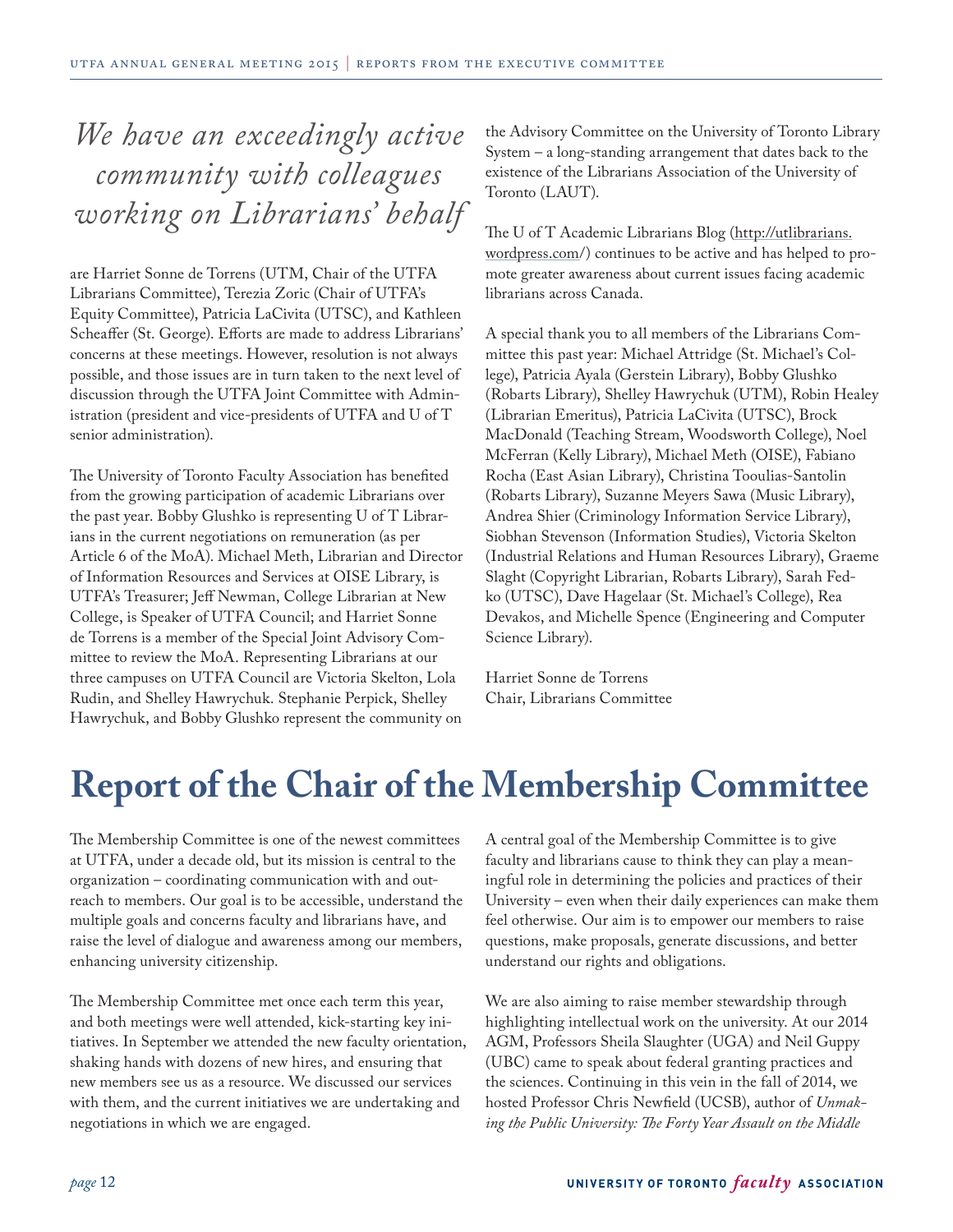<span id="page-12-0"></span>*Class* (Harvard UP), who spoke on university governance. Newfield's talk, "What Was Faculty Governance? How Can It Be Rebuilt? Ideas from the US and UK," raises questions about faculty quiescence in the face of adverse changes to the university. Video recording s of these talks can be found on our website (<http://utfa.org/content/past-events>).

Finally, Professor Martha Nussbaum of the University of Chicago was to deliver our annual C.B. Macpherson Lecture this March, but had to be rescheduled due to CUPE 3902's strike. She is now scheduled to come in early 2016. Her talk is titled "Anger and Revolutionary Justice." As these talks attest, UTFA is working to bring our community together, across research and disciplinary silos, to think about the university and social change in consequential ways.

Apart from these broader engagements, we are also on the ground in departments every month. The Membership Committee helps Council members communicate needed information to their constituents, and Council members bring news of their departments to our monthly Council meetings. In the fall, after we completed revising the Memorandum of Agreement between UTFA and the Governing Council, we visited dozens of departments to discuss the revisions. Visiting departments is central to what we do. Our president and other Executive members will be happy to visit any faculty or librarian meeting to answer questions and hear concerns throughout the academic year.

Membership Committee members this year supported initiatives undertaken by faculty and students together, including two specific issues members brought to us: the fossil fuel divestment campaign, and an initiative to educate the community on sexual assault on university campuses. These highlight the ways faculty and students can build the kind of university we want to work and learn in, that cares about local safety and global sustainability.

*UTFA is working to bring our community together to think about the university and social change*

Finally, be on the lookout for a set of communications from us starting this spring, thanks to our new staff member Aylwin Lo, whose graphics are amazing. Our first postcard introduces you to your salary, benefits, pensions, and workload bargaining team and the facts and figures that animate their agenda. And the second comprises essential facts and figures about you, UTFA's members. How many of us are at UTM? How many teaching and tenure stream faculty do we have, how many librarians? One central way to build a stronger community is to understand something of who we are and where we are located across the University. A third postcard will highlight the intellectual and professional work of librarians. Faculty might not be aware how many librarians are also scholars in their own right. There is more that unites us than is sometimes apparent.

I thank the participants in the Membership Committee for your creativity and enthusiasm: Mounir AbouHaidar, Lauren Bialystok, Paul Downes, Kristie Dukewich, Paul Hamel, Jennifer Jenkins, Ken MacDonald, Naomi Morgenstern, Andreas Motsch, Andrea Muehlebach, Rosa Sarabia, Vicki Skelton, Harriet Sonne de Torrens, Lino Grima, and Terezia Zoric. I encourage all members to be in touch if they have ideas about how we can be reaching members more effectively.

Judith Taylor Chair, Membership Committee

# **Report of the Chair of the Teaching Stream Committee**

This has been an exciting year for full-time members of the teaching stream. The successful completion of the SJAC negotiations has brought about very positive changes for them. As Chair of the Teaching Stream Committee I joined the SJAC team in the final days of negotiation of the tentative agreement between UTFA and Governing Council in December 2014,

and I was present at the Governing Council meeting on February 26, 2015, when the changes were approved in principle by a unanimous vote.

The December 2, 2014, tentative agreement is posted on the UTFA website [\(http://utfa.org/agmnl03\)](http://www.utfa.org/agmnl03).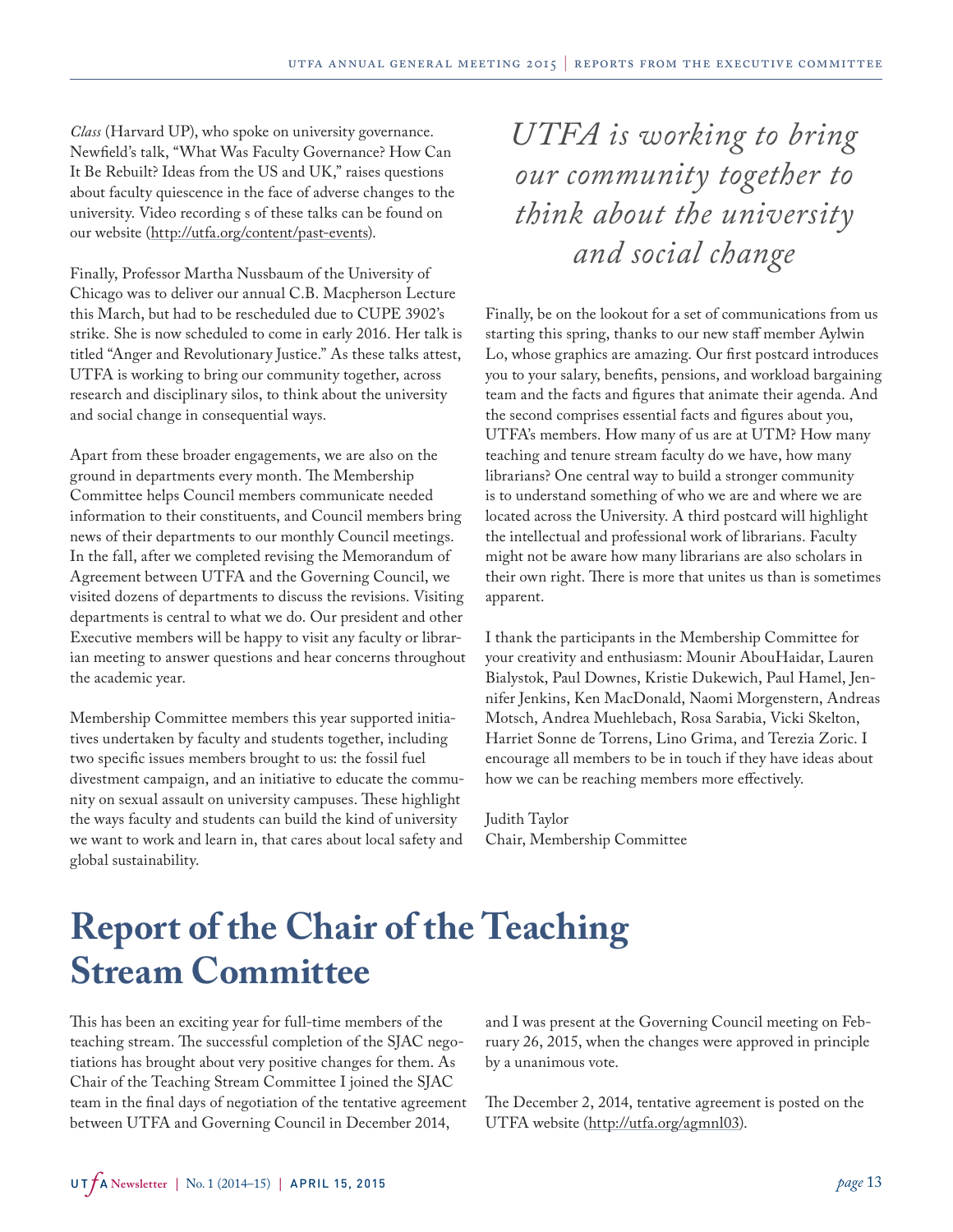One momentous policy change concerns rank and title (Item 14). Full-time members of the Teaching Stream may soon elect to use new professorial titles. The title Lecturer will become Assistant Professor, Teaching Stream, and Senior Lecturer will become Associate Professor, Teaching Stream. In today's academic context, these new titles reflect more accurately the contributions and status of members of the Teaching Stream. A new rank, Professor, Teaching Stream, will be attainable through a review process that will be negotiated in the coming months. An SJAC Teaching Stream negotiating team is currently working on a proposal based on Item 15 in the December 2 agreement: "Promotion shall be based on excellent teaching, educational leadership and/or achievements, and ongoing pedagogical/professional development, sustained over many years." On February 3, UTFA held a consultation on the St. George Campus with teaching stream faculty from across the disciplines. This successful event provided the SJAC team with useful feedback to use in its proposals on promotion to full professor in the teaching stream. UTFA is planning similar consultations at UTM and UTSC this spring.

Other welcome changes are security of the initial appointment (Item 4), an interim review akin to that in the tenure stream (Items 5 and 6), and recognition of "discipline-based scholarship in relation to, or relevant to, the field in which the faculty member teaches" (Item 12). This latter change will allow members of the teaching stream to be rewarded for scholarly activities in a discipline rather than restricting them to pedagogy.

Both the teaching stream and the tenure stream will be on a six-year clock. After successful completion of the probationary review, the new policy will allow teaching stream faculty one academic term of reduced teaching to let them prepare for the continuing status review (Items 8–10).

The Standard for Probationary Review, the Continuing Status Review Process, and the Performance Standard (Items 7, 11, and 12) strengthen and clarify the methods and standards by which members of the Teaching Stream will be assessed and promoted by unifying practices across units and disciplines.

Replies to the most frequently asked questions about the implementation of these changes are posted on the UTFA website ([http://utfa.org/agmnl04\)](http://www.utfa.org/agmnl04).

These positive results for the Teaching Stream have been achieved through the hard work and dedication of several UTFA members. Special thanks go to Cynthia Messenger, Vice-President Grievances and Chair, SJAC Teaching Stream Subcommittee, a tireless long-time advocate for the Teaching Stream. Let me also thank everyone else who served on the subcommittee from its early to most recent versions: Connie Guberman, Brock MacDonald, Jun Nogami, Terezia Zoric, and Scott Prudham. The subcommittee has been ably assisted throughout its work by Alison Warrian, UTFA's General Counsel.

The Teaching Stream Committee has also discussed other issues this year, including the creation of the *University of Toronto Early Career Teaching Award* ([http://utfa.org/agmnl09](http://www.utfa.org/agmnl09)), for which members of the Teaching Stream are eligible, and the *University of Toronto Teaching Fellowships* [\(http://utfa.org/](http://www.utfa.org/agmnl05) [agmnl05](http://www.utfa.org/agmnl05)), which are restricted to the Teaching Stream; the evaluation of teaching, through student evaluation and other means; and critical workload issues.

## **Teaching Stream Promotion Workshop**

UTFA will host a workshop to assist Teaching Stream faculty preparing for the promotion process. It will be held on Friday, May 1, 10:00 a.m. to 12:00 p.m., in Room 205 of the Claude T. Bissell Building and will be followed by lunch. All members of the Teaching Stream are welcome to attend. To register, please email [faculty@utfa.org](mailto:faculty@utfa.org) before April 28.

I want to express my appreciation to the members of the Teaching Stream Committee this year: Michael Attridge, Alistair Dias, Kristie Dukewich, Connie Guberman, Azita Hojatollah Taleghani, Jody Macdonald, Brock MacDonald, Teresa Lobalsamo, Cynthia Messenger, Judith Poë, Margaret Procter, Scott Prudham, Harriet Sonne de Torrens, and Terezia Zoric.

Claude Evans Chair, Teaching Stream Committee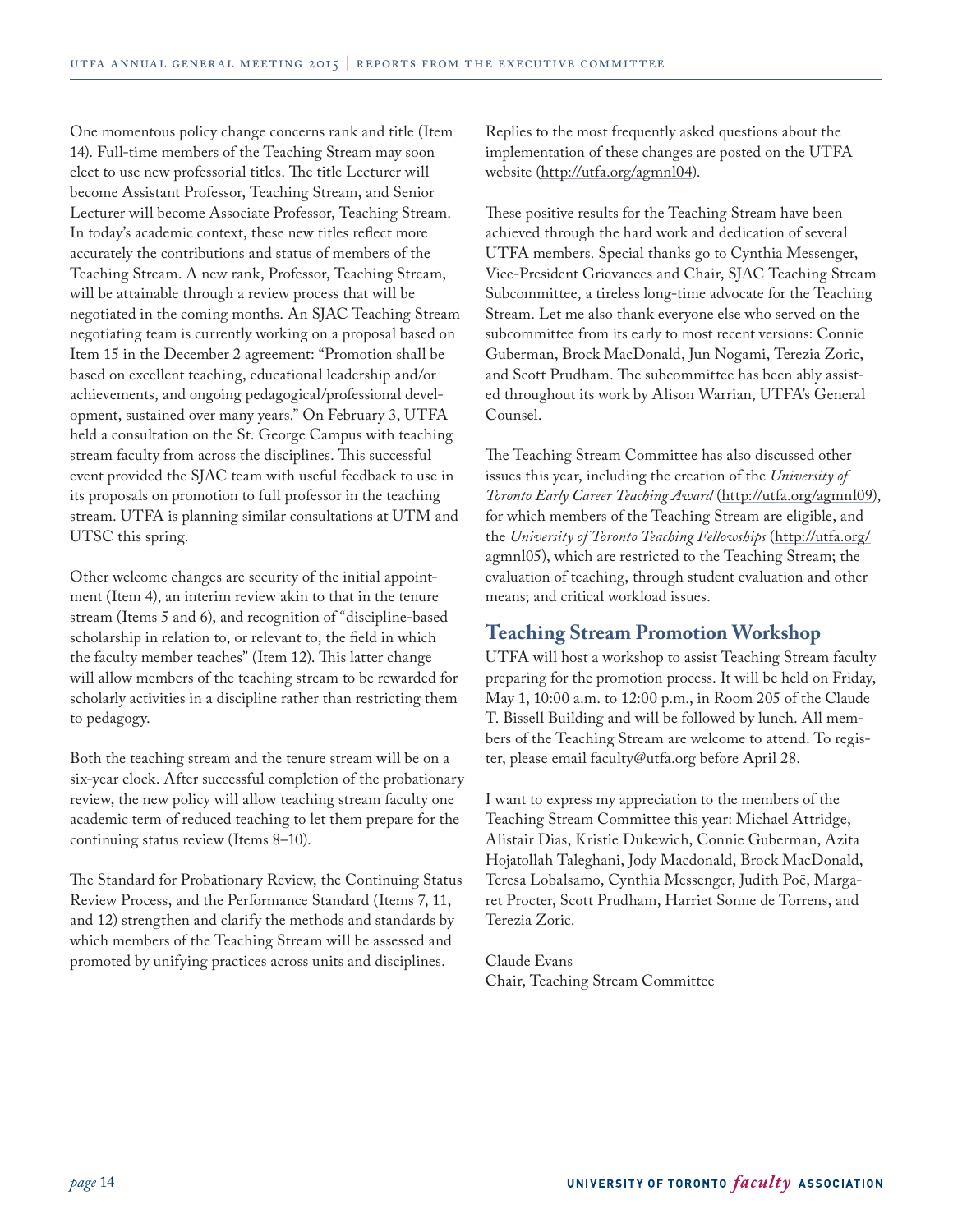# <span id="page-14-0"></span>**Committee Members 2014–2015**

## **Salary, Benefits and Pensions Committee**

- **Chair: Paul Downes**
- Mounir AbouHaidar
- Tom Alloway
- Michael Attridge
- Ettore Damiano
- Lino Grima
- Mary Alice Guttman
- Jody Macdonald
- Cynthia Messenger
- George Milbrandt
- Andreas Motsch
- Anthony Sinclair
- Harriet Sonne de Torrens
- Judith Taylor
- Terezia Zoric
- Peter Dungan
- Paul Hamel
- Rosa Sarabia
- Kent Weaver

# **Grievance Committee**

- **Chair: Cynthia Messenger**
- Mounir AbouHaidar
- Kathy Bickmore
- Michael Bramah
- Claude Evans
- Connie Guberman
- Shashi Kant
- Linda Kohn
- Brock MacDonald
- Scott Prudham

# **University and External Affairs Committee**

- **Chair: Linda Kohn**
- Lino Grima
- Reid Locklin
- Victor Ostapchuk
- Harriet Sonne de Torrens
- Kent Weaver
- Michael Attridge
- Judith Taylor

## **Appointments Committee**

- **Chair: Michael Attridge**
- Mounir AbouHaidar
- David Bailey
- Ettore Damiano
- Peter Dungan
- Ronald Kluger
- Hugh Laurence
- Linda Kohn
- Cynthia Messenger
- Margaret Procter
- Ken MacDonald
- Harriet Sonne de Torrens

# **Equity Committee**

- **Chair: Terezia Zoric**
- Kathy Bickmore
- Claude Evans
- Mary Alice Guttman
- Judith Taylor
- Katharine Rankin
- Cynthia Messenger

## **Librarians Committee**

- **Chair: Harriet Sonne de Torrens**
- Bobby Glushko
- Graeme Slaght
- Brock MacDonald
- Christina Tooulias-Santolin
- Michelle Spence
- Andrea Shier
- Michael Meth
- Suzanne Meyers Sawa
- Sarah Fedko
- Robin Healey
- Rea Devakos
- Noel S. McFerran
- Dave Hagelaar
- Shelley Hawrychuk
- Patricia LaCivita
- Victoria Skelton
- Fabiano Takashi Rocha
- Michael Attridge
- Patricia Ayala
- Siobhan Stevenson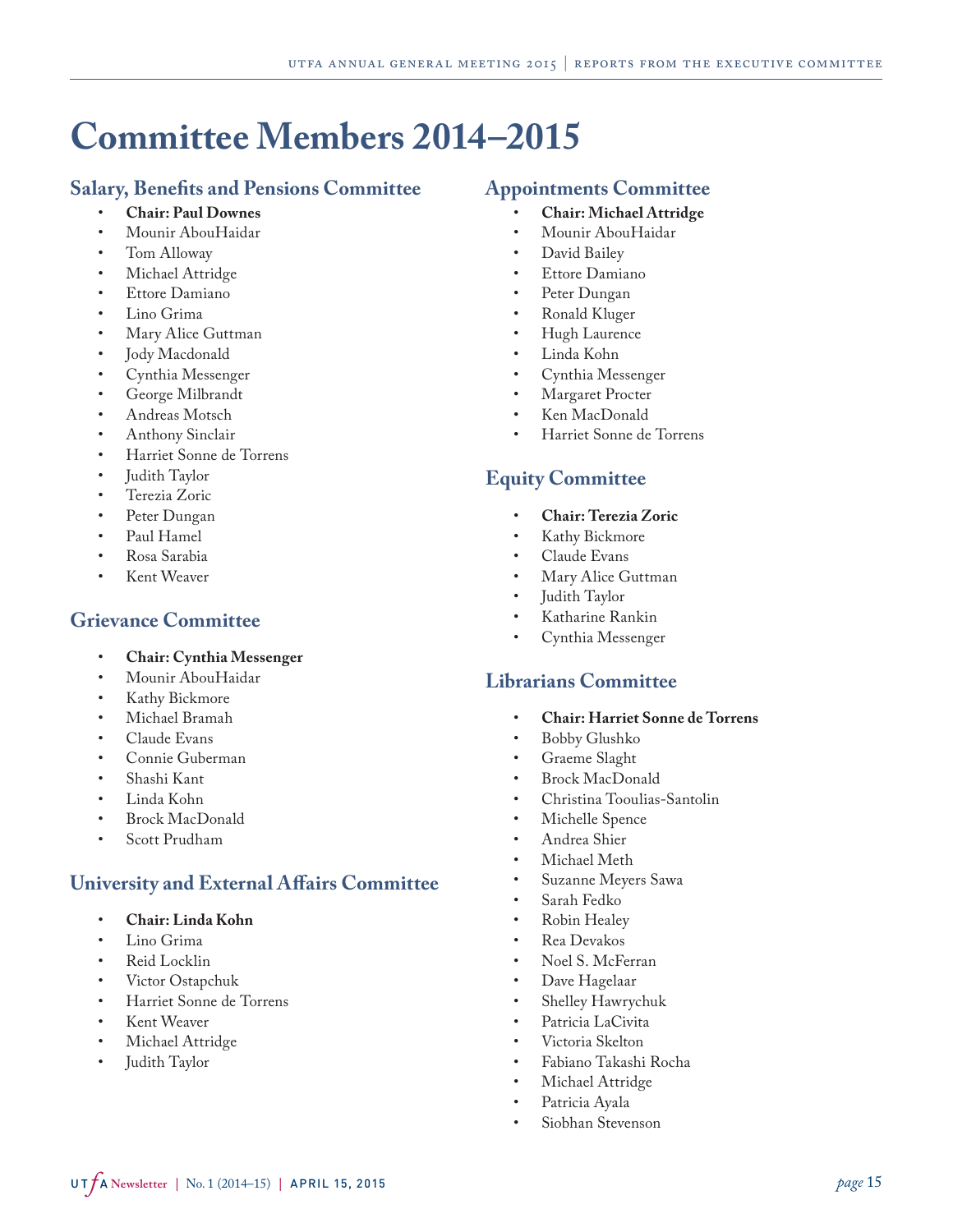# **Membership Committee**

- **Chair: Judith Taylor**
- Mounir AbouHaidar
- Lauren Bialystok
- Paul Downes
- Kristie Dukewich
- Lino Grima
- Paul Hamel
- Jennifer Jenkins
- Ken MacDonald
- Vicki Skelton
- Harriet Sonne de Torrens
- Terezia Zoric
- Naomi Morgenstern
- Andreas Motsch
- Andrea Muehlebach
- Rosa Sarabia

# **Teaching Stream Committee**

- **Chair: Claude Evans**
- Michael Attridge
- Alistair Dias
- Connie Guberman
- Brock MacDonald
- Jody Macdonald
- Cynthia Messenger
- Judith Poë
- Margaret Procter
- Azita HojatollahTaleghani
- Teresa Lobalsamo
- Harriet Sonne de Torrens
- Terezia Zoric
- Kristie Dukewich

# **Financial Advisory Committee**

- **Chair: Michael Meth**
- Syed Ahmed
- Louis Florence
- George Luste
- William Huggins

# **Office Staff Relations Committee**

- Scott Prudham
- Cynthia Messenger
- Paul Downes
- Michael Meth
- Paul Hamel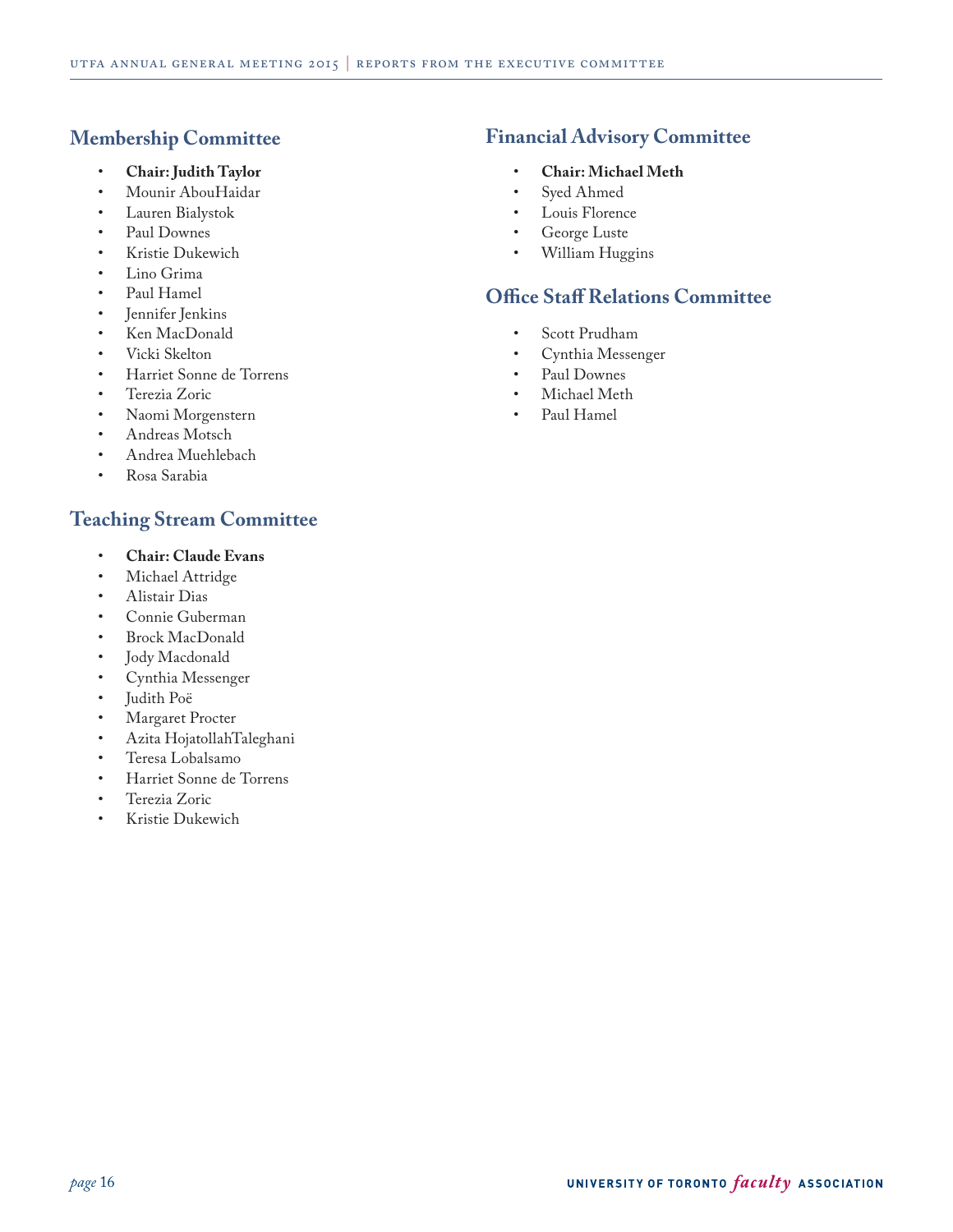# <span id="page-16-0"></span>2013–2014 Audited Financial Statements

# **UNIVERSITY OF TORONTO FACULTY ASSOCIATION**

**FINANCIAL STATEMENTS**

**JUNE 30, 2014**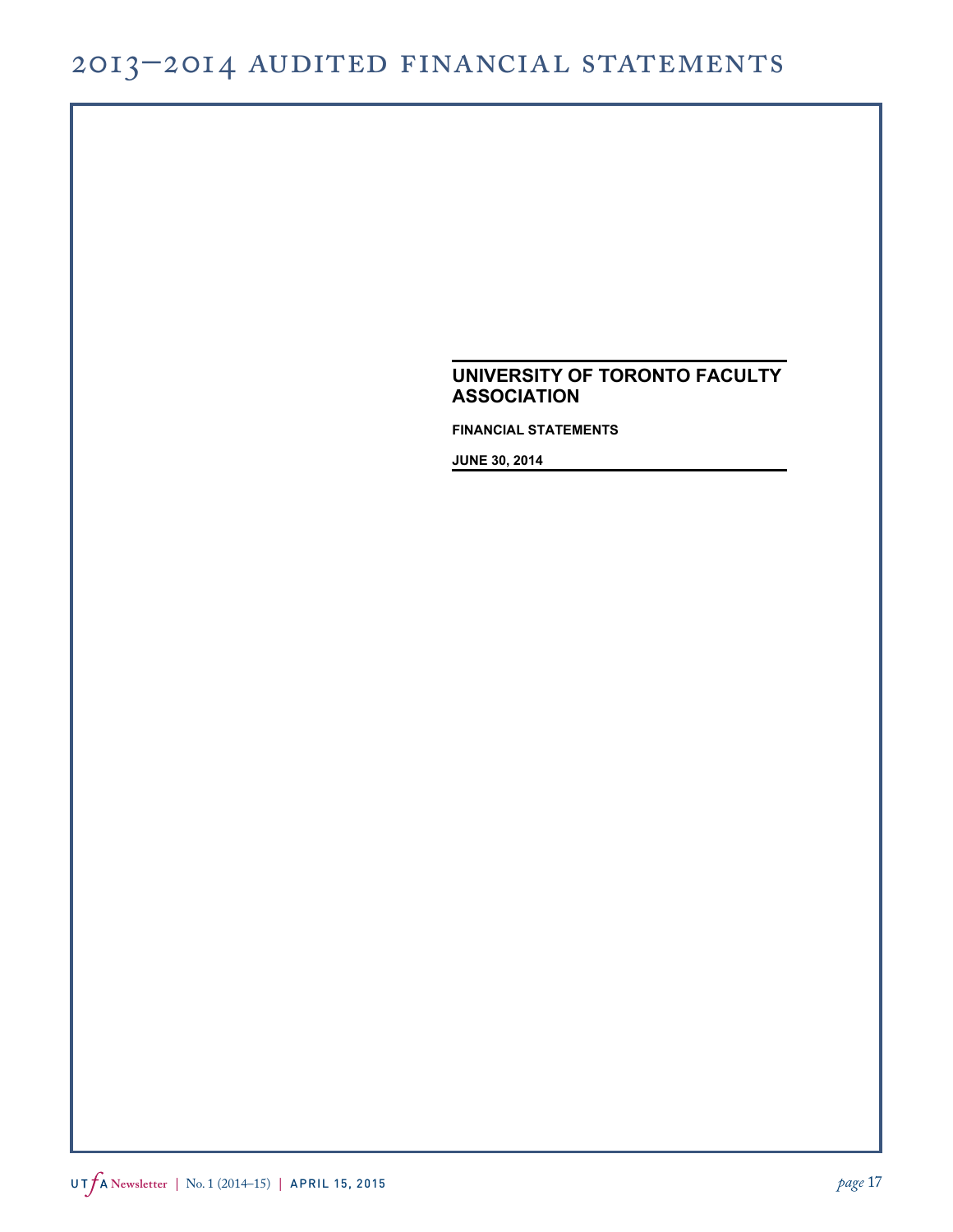# Cowperthwaite Mehta

C H A R T E R E D A C C O U N T A N T S

#### **INDEPENDENT AUDITOR'S REPORT**

To the Members, University of Toronto Faculty Association:

#### **Report on the Financial Statements**

We have audited the accompanying financial statements of the University of Toronto Faculty Association, which comprise the balance sheet as at June 30, 2014, and the statements of changes in fund balances, operations and cash flows for the year then ended, and a summary of significant accounting policies and other explanatory information.

#### *Management's Responsibility for the Financial Statements*

Management is responsible for the preparation and fair presentation of these financial statements in accordance with Canadian accounting standards for not-for-profit organizations and for such internal control as management determines is necessary to enable the preparation of financial statements that are free from material misstatement, whether due to fraud or error.

#### *Auditor's Responsibility*

Our responsibility is to express an opinion on these financial statements based on our audit. We conducted our audit in accordance with Canadian generally accepted auditing standards. Those standards require that we comply with ethical requirements and plan and perform the audit to obtain reasonable assurance about whether the financial statements are free from material misstatement.

An audit involves performing procedures to obtain audit evidence about the amounts and disclosures in the financial statements. The procedures selected depend on the auditor's judgment, including the assessment of the risks of material misstatement of the financial statements, whether due to fraud or error. In making those risk assessments, the auditor considers internal control relevant to the entity's preparation and fair presentation of the financial statements in order to design audit procedures that are appropriate in the circumstances, but not for the purpose of expressing an opinion on the effectiveness of the entity's internal control. An audit also includes evaluating the appropriateness of accounting policies used and the reasonableness of accounting estimates made by management, as well as evaluating the overall presentation of the financial statements.

We believe that the audit evidence we have obtained is sufficient and appropriate to provide a basis for our qualified audit opinion.

#### *Basis for Qualified Opinion*

In common with many not-for-profit organizations, the organization derives revenue from membership fees, the completeness of which is not susceptible of satisfactory audit verification. Accordingly, verification of this revenue was limited to the amounts recorded in the records of the organization, and we were not able to determine whether any adjustments might be necessary to membership fee revenue, excess of revenue over expenses for the year, assets and fund balances.

#### *Qualified Opinion*

In our opinion, except for the possible effects of the matter described in the Basis for Qualified Opinion paragraph, the financial statements present fairly, in all material respects, the financial position of the University of Toronto Faculty Association as at June 30, 2014, and its financial performance and its cash flows for the year then ended in accordance with Canadian accounting standards for not-for-profit organizations.

Cowperthwaite Mehta

Chartered Accountants Licensed Public Accountants

October 10, 2014 Toronto, Canada

187 Gerrard Street East Toronto Canada M5A 2E5 Telephone 416/323-3200 Facsimile 416/323-9637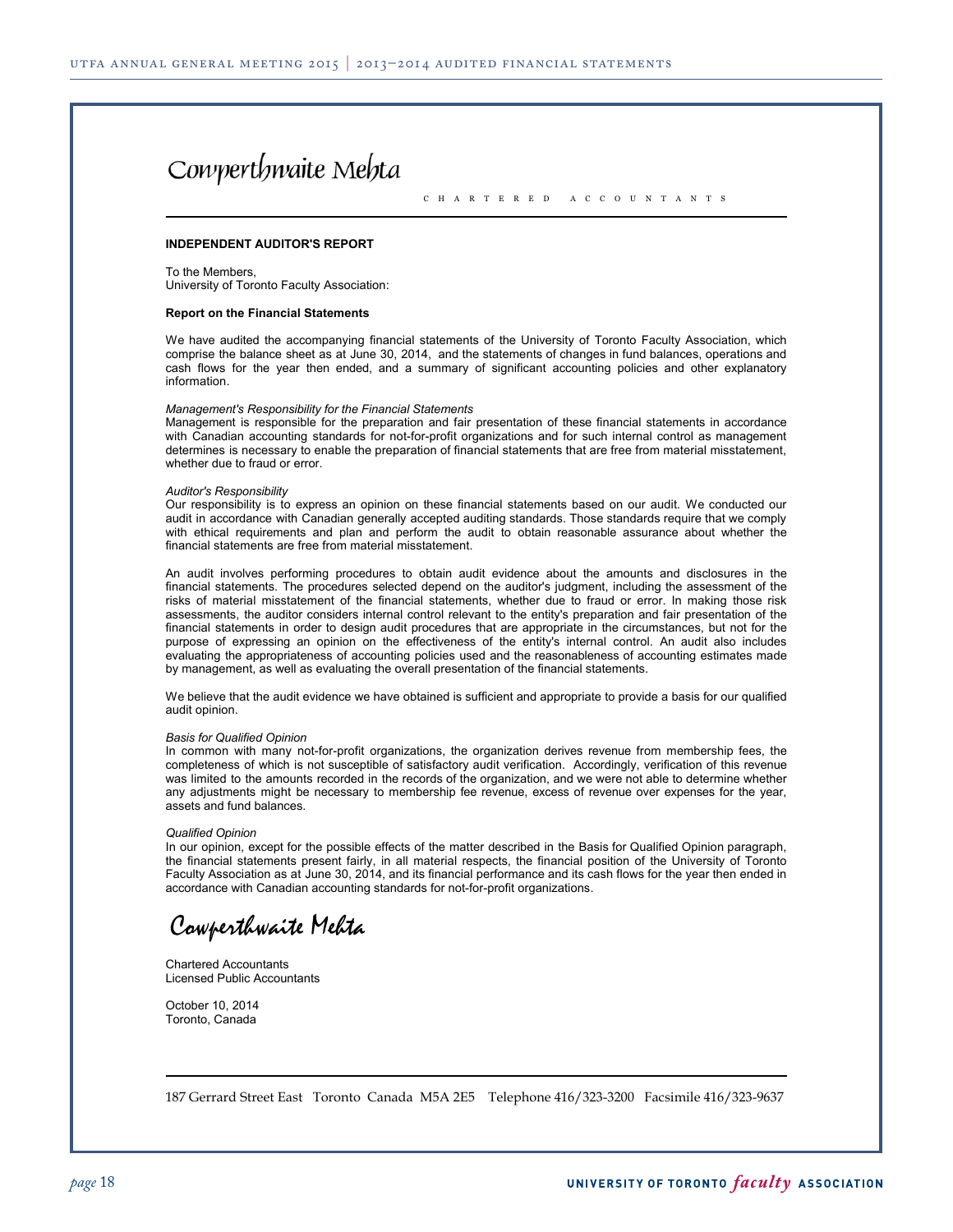**BALANCE SHEET** 

#### **AS AT JUNE 30, 2014**

|                                                                                                                     | 2014                                         | 2013                                         |
|---------------------------------------------------------------------------------------------------------------------|----------------------------------------------|----------------------------------------------|
| <b>ASSETS</b>                                                                                                       |                                              |                                              |
| <b>Current assets</b><br>Cash (note 3)<br>Marketable securities (note 4)<br>Accounts receivable<br>Prepaid expenses | \$1,247,868<br>2,899,367<br>14,685<br>24,006 | \$1,141,575<br>2,303,096<br>14,614<br>12,155 |
|                                                                                                                     | 4,185,926                                    | 3,471,440                                    |
| Capital assets (note 5)                                                                                             | 11,978                                       | 10,867                                       |
|                                                                                                                     | \$4,197,904                                  | \$3,482,307                                  |
| <b>LIABILITIES AND FUND BALANCES</b>                                                                                |                                              |                                              |
| <b>Current liabilities</b><br>Accounts payable and accrued liabilities                                              | \$<br>133,758                                | 109,491<br>\$                                |
| Fund balances<br>Invested in capital assets<br>Contingency reserve (note 6)<br>Unrestricted                         | 11,978<br>750,000<br>3,302,168               | 10.867<br>750,000<br>2,611,949               |
|                                                                                                                     | 4,064,146                                    | 3,372,816                                    |
|                                                                                                                     | \$4,197,904                                  | \$3,482,307                                  |

Approved on behalf of the UTFA Council:

see accompanying notes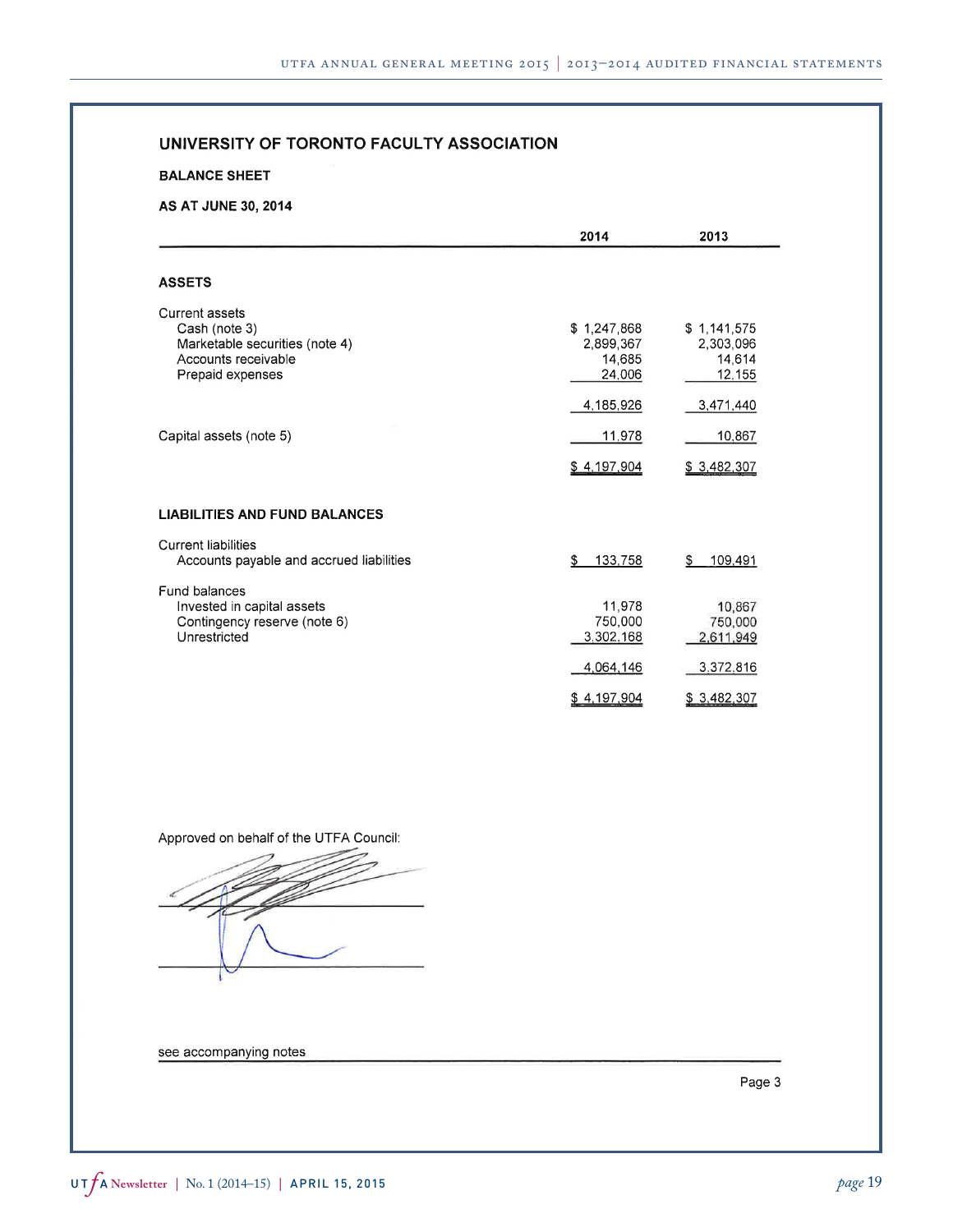#### **STATEMENT OF CHANGES IN FUND BALANCES**

**FOR THE YEAR ENDED JUNE 30, 2014**

|                                                 |              |                               |                                    | ZU 14       | 20 I J       |  |
|-------------------------------------------------|--------------|-------------------------------|------------------------------------|-------------|--------------|--|
|                                                 | Unrestricted | Invested in<br>capital assets | Contingency<br>reserve<br>(note 6) | Total       | Total        |  |
| Balance, beginning of year                      | \$2.611.949  | 10.867<br>- \$                | 750.000<br>\$                      | \$3.372.816 | \$2,738,539  |  |
| Excess of revenue over<br>expenses for the year | 691,330      |                               |                                    | 691.330     | 634.277      |  |
| Purchase of capital assets                      | (10, 464)    | 10.464                        |                                    |             |              |  |
| Amortization                                    | 9,353        | (9,353)                       |                                    |             |              |  |
| Balance, end of year                            | \$3,302,168  | 11,978                        | 750,000<br>S                       | \$4,064,146 | \$ 3,372,816 |  |

see accompanying notes

Page 4

**2014 2013**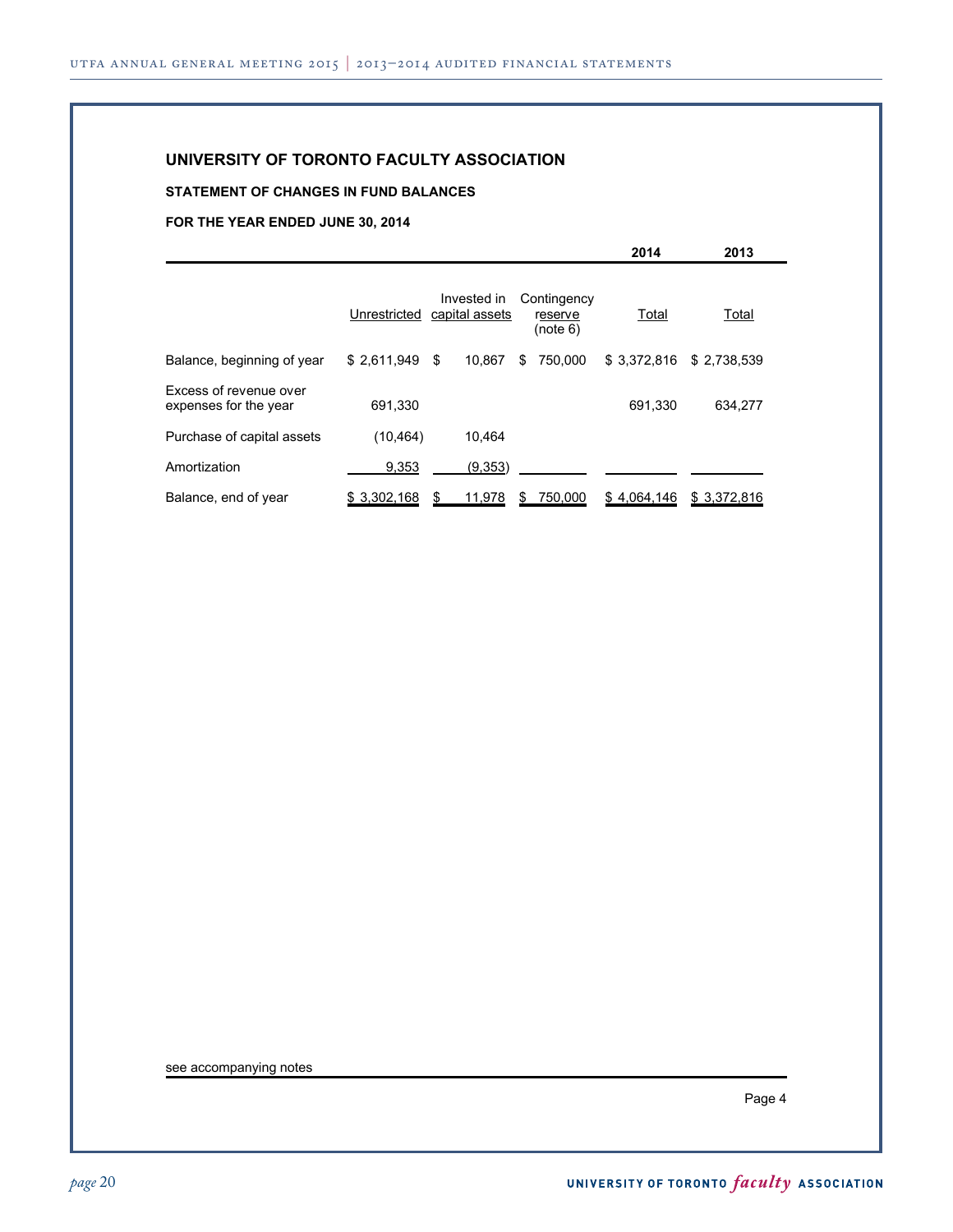#### **STATEMENT OF OPERATIONS**

#### **FOR THE YEAR ENDED JUNE 30, 2014**

|                                                              | 2014          | 2013          |
|--------------------------------------------------------------|---------------|---------------|
|                                                              |               |               |
| <b>REVENUE</b>                                               |               |               |
| Membership fees (note 7)                                     | \$2,541,525   | \$2,661,905   |
| Investment income (note 8)                                   | 338.346       | 185,041       |
| Operating subsidies (note 9)                                 | 95,394        | 95,323        |
|                                                              | 2,975,265     | 2,942,269     |
| <b>EXPENSES</b>                                              |               |               |
| Staffing and related                                         | 832,526       | 799,737       |
| Canadian Association of University Teachers fees             | 386,676       | 378,700       |
| Ontario Confederation of University Faculty Association fees | 364.624       | 355,217       |
| Legal, audit and consulting                                  | 293.725       | 380.203       |
| <b>Stipends</b>                                              | 96.559        | 100.447       |
| Rent (note 9)                                                | 88,227        | 88,227        |
| Office and general                                           | 48.846        | 45.701        |
| Meetings, conferences and training                           | 47.508        | 58,448        |
| Committee expenses                                           | 30.460        | 19.865        |
| Donations and contributions                                  | 24.632        | 7.541         |
| Tuition scholarships                                         | 18,681        | 5,992         |
| Advertising and communications                               | 12.937        | 10,809        |
| Office equipment                                             | 11,913        | 14,152        |
| Insurance                                                    | 8.833         | 8.696         |
| Outreach                                                     | 5,657         | 14,426        |
| Library                                                      | 2,778         | 2,554         |
| Amortization                                                 | 9,353         | 17,277        |
|                                                              | 2,283,935     | 2,307,992     |
| <b>EXCESS OF REVENUE OVER EXPENSES FOR THE YEAR</b>          | 691,330<br>\$ | \$<br>634,277 |

see accompanying notes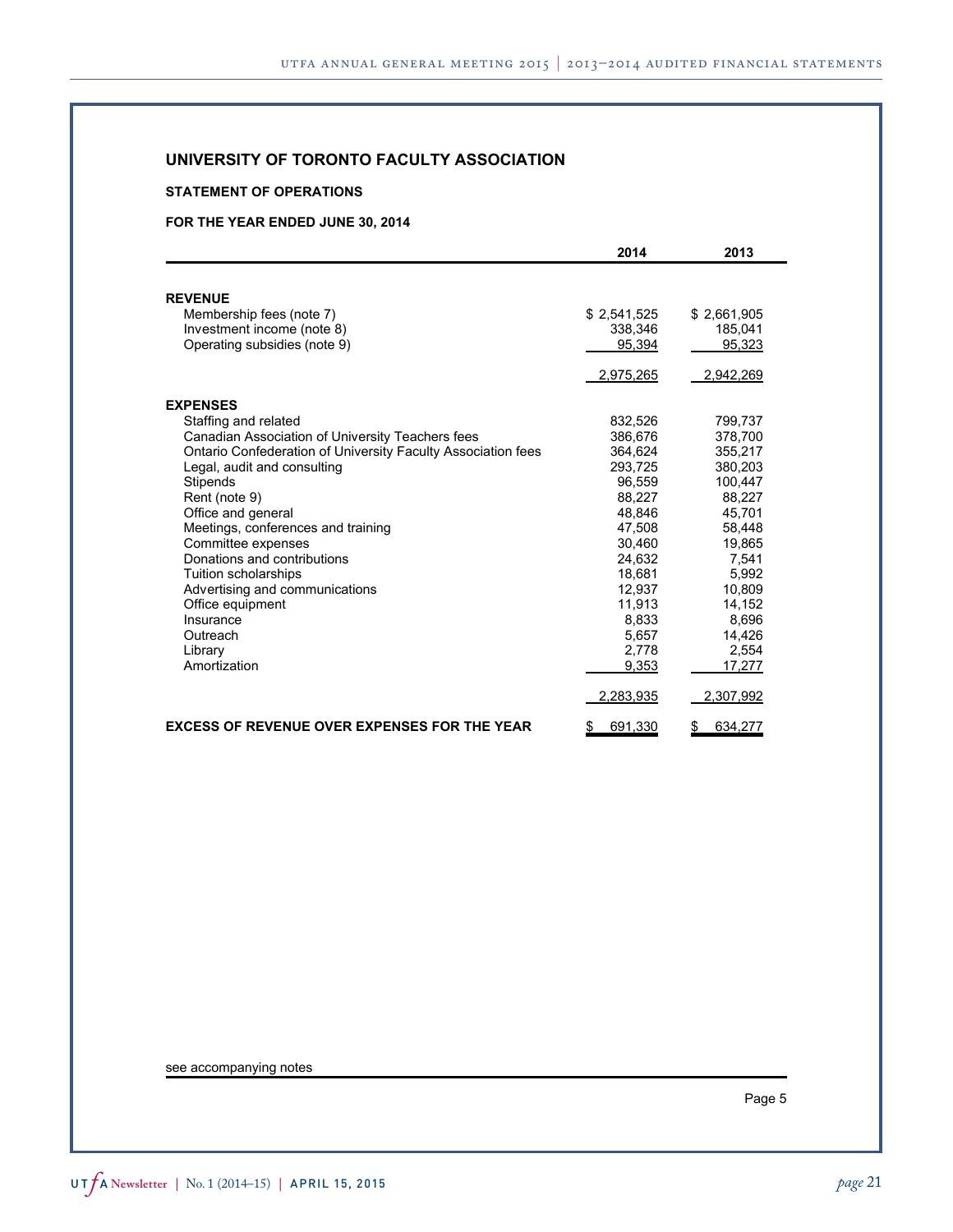#### **STATEMENT OF CASH FLOWS**

#### **FOR THE YEAR ENDED JUNE 30, 2014**

|                                                                                                                                      | 2014                              | 2013                             |
|--------------------------------------------------------------------------------------------------------------------------------------|-----------------------------------|----------------------------------|
|                                                                                                                                      |                                   |                                  |
| <b>OPERATING ACTIVITIES</b><br>Excess of revenue over expenses<br>Non-cash items:                                                    | \$<br>691,330                     | \$<br>634,277                    |
| Amortization<br>Net change in non-cash working capital items (below)                                                                 | 9,353<br>12,345                   | 17,277<br><u>(41,312)</u>        |
| Cash provided from operations                                                                                                        | 713,028                           | 610,242                          |
| <b>INVESTING ACTIVITIES</b><br>Decrease (increase) in marketable securities<br>Purchase of capital assets                            | (596, 271)<br>(10, 464)           | 96,430                           |
| Cash provided by investing activities                                                                                                | (606, 735)                        | 96,430                           |
| <b>NET CASH ACTIVITY FOR THE YEAR</b>                                                                                                | 106,293                           | 706,672                          |
| <b>CASH, BEGINNING OF YEAR</b>                                                                                                       | 1,141,575                         | 434,903                          |
| <b>CASH, END OF YEAR</b>                                                                                                             | \$1,247,868                       | \$1,141,575                      |
| Net change in non-cash working capital items:<br>Accounts receivable<br>Prepaid expenses<br>Accounts payable and accrued liabilities | \$<br>(71)<br>(11, 851)<br>24.267 | \$<br>(582)<br>(145)<br>(40,585) |
|                                                                                                                                      | 12,345<br>\$                      | (41, 312)<br>\$                  |

see accompanying notes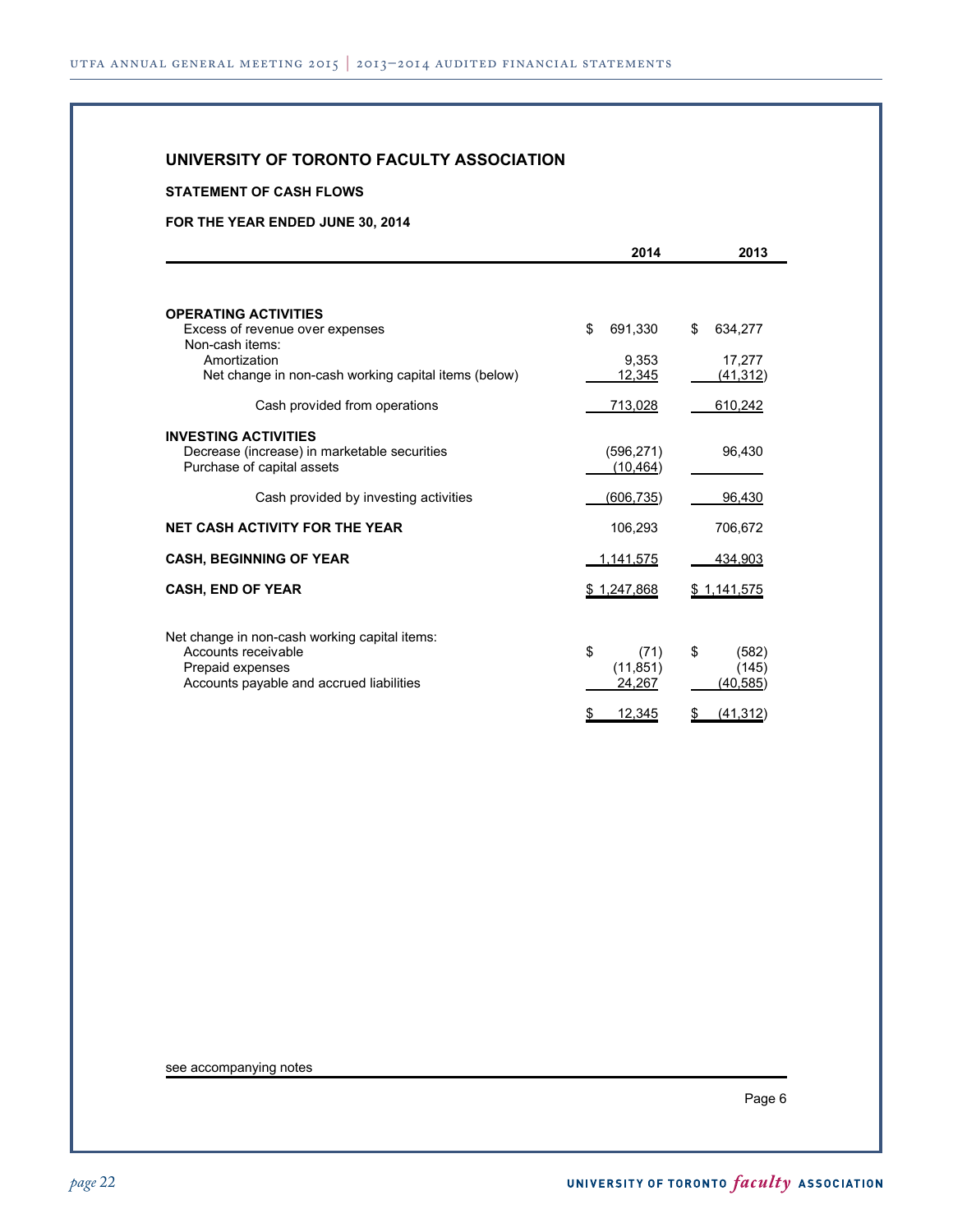#### **NOTES TO THE FINANCIAL STATEMENTS**

#### **JUNE 30, 2014**

The University of Toronto Faculty Association (the "Association") is an unincorporated association that was formed in 1940. The purpose of the Association is to promote the welfare of current and retired faculty, librarians and research associates of the University of Toronto, the University of St. Michael's College, the University of Trinity College and Victoria University and generally to advance the interests of teachers, researchers and librarians in Canadian universities.

The affairs of the Association are managed by a Council of about 60 people, who are elected by the membership on a constituency basis for three-year terms.

The Association is exempt from income taxes under section 149(1)(l) of the Income Tax Act.

#### **1. SIGNIFICANT ACCOUNTING POLICIES**

In preparing its financial statements, the Association follows Canadian accounting standards for notfor-profit organizations, which is one of the financial reporting frameworks included in Canadian generally accepted accounting principles. The significant accounting policies used are as follows:

#### **Prepaid expenses**

Prepaid expenses are recorded for goods and services that have been paid for but which will be received the following year. The balance at year end is composed primarily of prepaid insurance and professional dues.

#### **Marketable securities**

The marketable securities are recognized at fair value based on market prices plus accrued interest. Gains and losses from dispositions and fluctuations in market value are recognized in the statement of operations in the period in which they arise.

#### **Capital assets**

Capital assets are recorded at cost. Amortization is provided on a straight line basis over the assets' estimated useful lives as follows:

| Furniture and equipment | Straight-line over 5 years |
|-------------------------|----------------------------|
| Computer equipment      | Straight-line over 3 years |
| Leasehold improvements  | Straight-line over 5 years |

In the year of acquisition, amortization is charged at one-half the normal rates.

Capital assets are reviewed for impairment whenever events or changes in circumstances indicate that the carrying value of an asset may not be recoverable. Impairment is assessed by comparing the carrying amount of an assets with its expected future net undiscounted cash flows from use together with its residual value (net recoverable value). If such assets are considered impaired, the impairment to be recognized is measured by the amount by which the carrying amount of the assets exceed its fair value. Any impairment results in a write-down of the asset and charge to income during the year.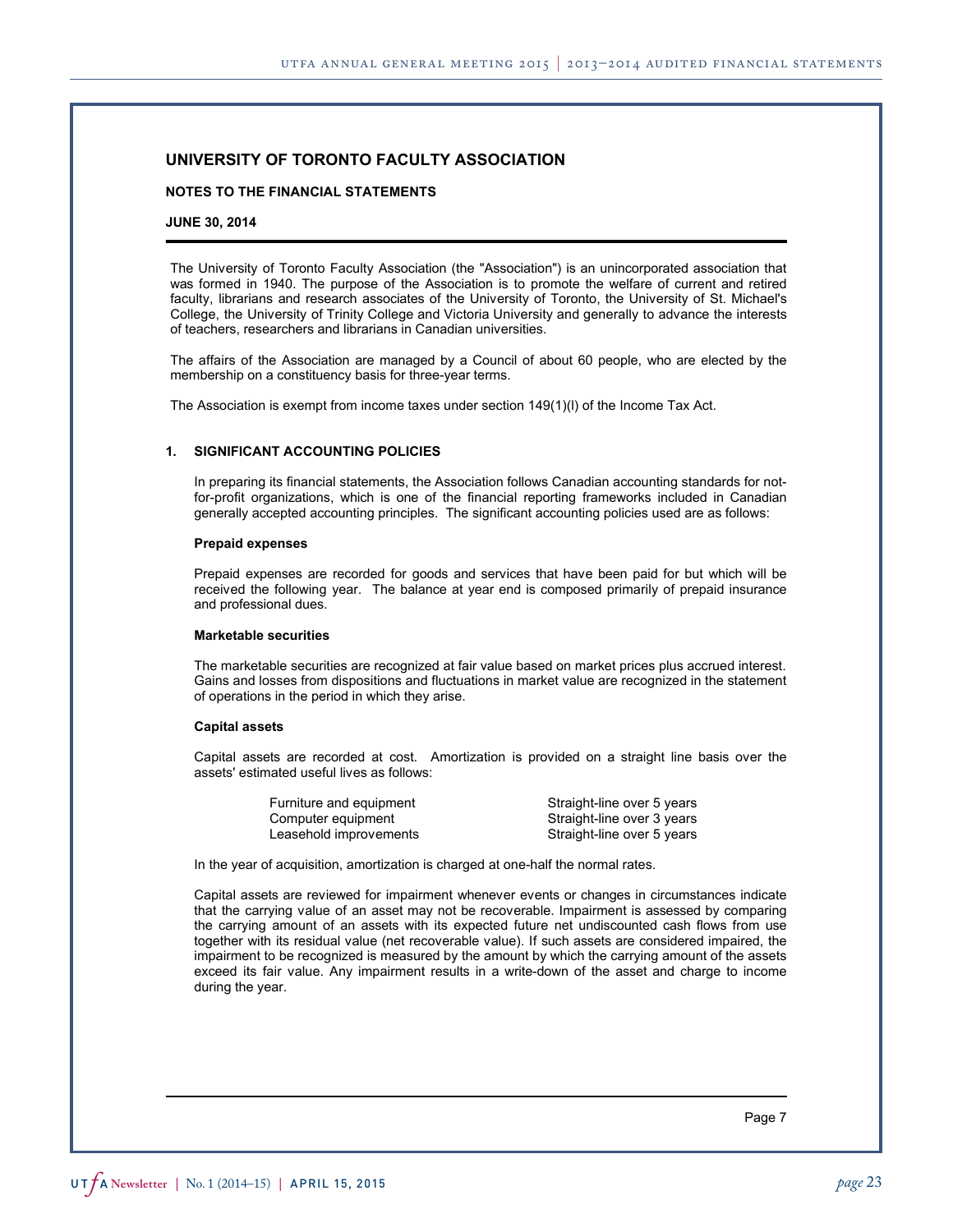#### **NOTES TO THE FINANCIAL STATEMENTS**

#### **JUNE 30, 2014**

#### **Revenue recognition**

The Association follows the deferral method of accounting for revenue. Membership fee revenue is composed of unrestricted contributions that are recognized as revenue when received or receivable, if the amount to be received is readily determinable and collection is reasonably assured.

Restricted contributions, if any, are recognized as revenue in the year in which the related expenses are incurred. Unspent restricted contributions are reported as deferred revenue on the statement of financial position.

Membership fees are calculated by multiplying a mill rate, as set by the Association, by the member's salary.

Operating subsidies are recognized in the period that the corresponding expense is incurred.

The change in fair value of the marketable securities for the year is included in investment income in the statement of operations. The investment income is composed of realized gains or losses for the year, unrealized gains or losses for the year, and interest and dividend income earned during the year.

#### **Expense recognition**

Expenses are recognized when incurred. The free rent is recorded at its contractual value (note 9).

#### **Use of estimates**

The preparation of the financial statements in conformity with Canadian generally accepted accounting principles requires management to make estimates and assumptions that affect the reported amounts of assets and liabilities at the date of the financial statements and the reported amounts of revenue and expenses during the reporting period. Estimates are used when accounting for certain items such as asset impairments, the useful life of capital assets, accrued liabilities and disclosure of contingent assets and liabilities.

By their nature, these estimates are subject to measurement uncertainty and the effect on the financial statements of changes in such estimates in future periods could be significant.

#### **2. FINANCIAL INSTRUMENTS AND RISKS**

#### **Fair value**

Canadian generally accepted accounting principles require that the Association disclose information about the fair value of its financial assets and liabilities. Fair value estimates are made at the balance sheet date, based on relevant market information and information about the financial instruments. These estimates are subjective in nature and involve uncertainties in significant matters of judgment and, therefore, cannot be determined with precision. Changes in assumptions could significantly affect these estimates.

The investments are carried at market value or face value plus accrued interest, which approximates their fair value.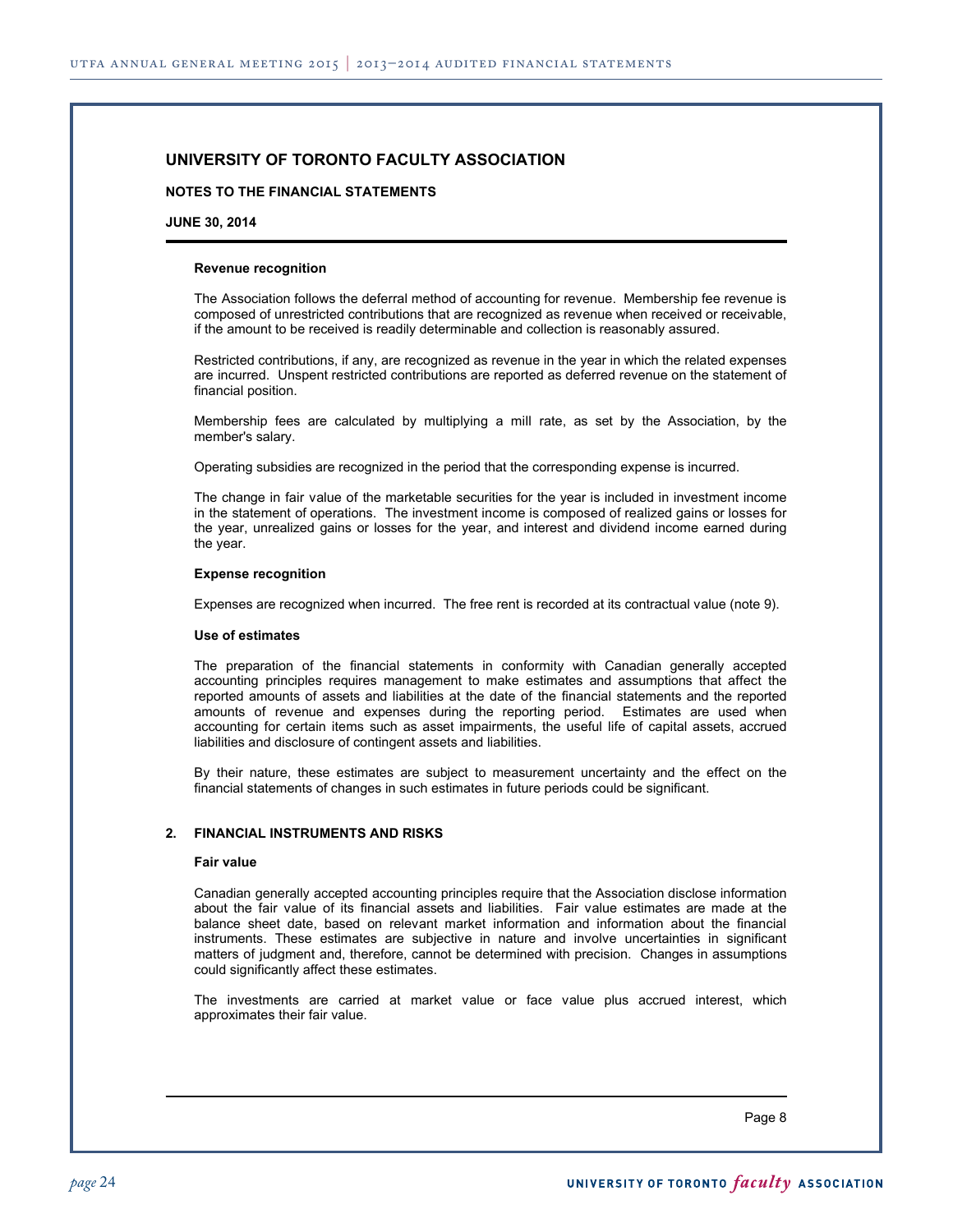#### **NOTES TO THE FINANCIAL STATEMENTS**

#### **JUNE 30, 2014**

The carrying amounts for accounts receivable, accounts payable and accrued liabilities on the statement of financial position approximate fair value because of the limited term of these instruments.

#### **Liquidity risk**

Liquidity risk is the risk that an entity will encounter difficulty in meeting obligations associated with financial liabilities. The Association is exposed to this risk mainly in respect of its accounts payable. The Association expects to meet obligations as they come due primarily from cash flow from operations.

#### **Credit and concentration risks**

A concentration of credit risk arises when a group of customers has a common economic characteristic, so their ability to meet their obligations is expected to be affected similarly by changes in economic or other conditions. For the Association, significant concentration of risk is related to the University of Toronto and its affiliated colleges which is the employer of all its members.

Credit risk is the risk that one party to a financial instrument will cause a financial loss for the other party by failing to discharge an obligation. The Association's main credit risk relates to its accounts receivable. Periodically, the Association assesses the collectibility of its accounts receivable and provides an allowance for doubtful accounts as appropriate. At June 30, 2014, the allowance for doubtful accounts was nil (nil in 2013).

#### **Currency risk**

Currency risk is the risk that the fair value or future cash flows of a financial instrument will fluctuate because of changes in foreign currency rates. The Association is not exposed to this risk since there are no foreign currency transactions at this time.

#### **Interest rate risk**

Interest rate risk is the risk that the fair value or future cash flows of a financial instrument will fluctuate because of changes in market interest rates. The Association is exposed to interest rate risk on its money market mutual fund holdings which have a floating interest rate. This exposes the Association to a cash flow risk should rates decrease.

#### **Other price risk**

Other price risk is the risk that the fair value or future cash flows of a financial instrument will fluctuate because of changes in market prices (other than those arising from interest rate risk or currency risk), whether those changes are caused by factors specific to the individual financial instrument or its issuer, or factors affecting all similar financial instruments trading in the market.

The Association is exposed to other price risk because it has investments in exchange traded funds.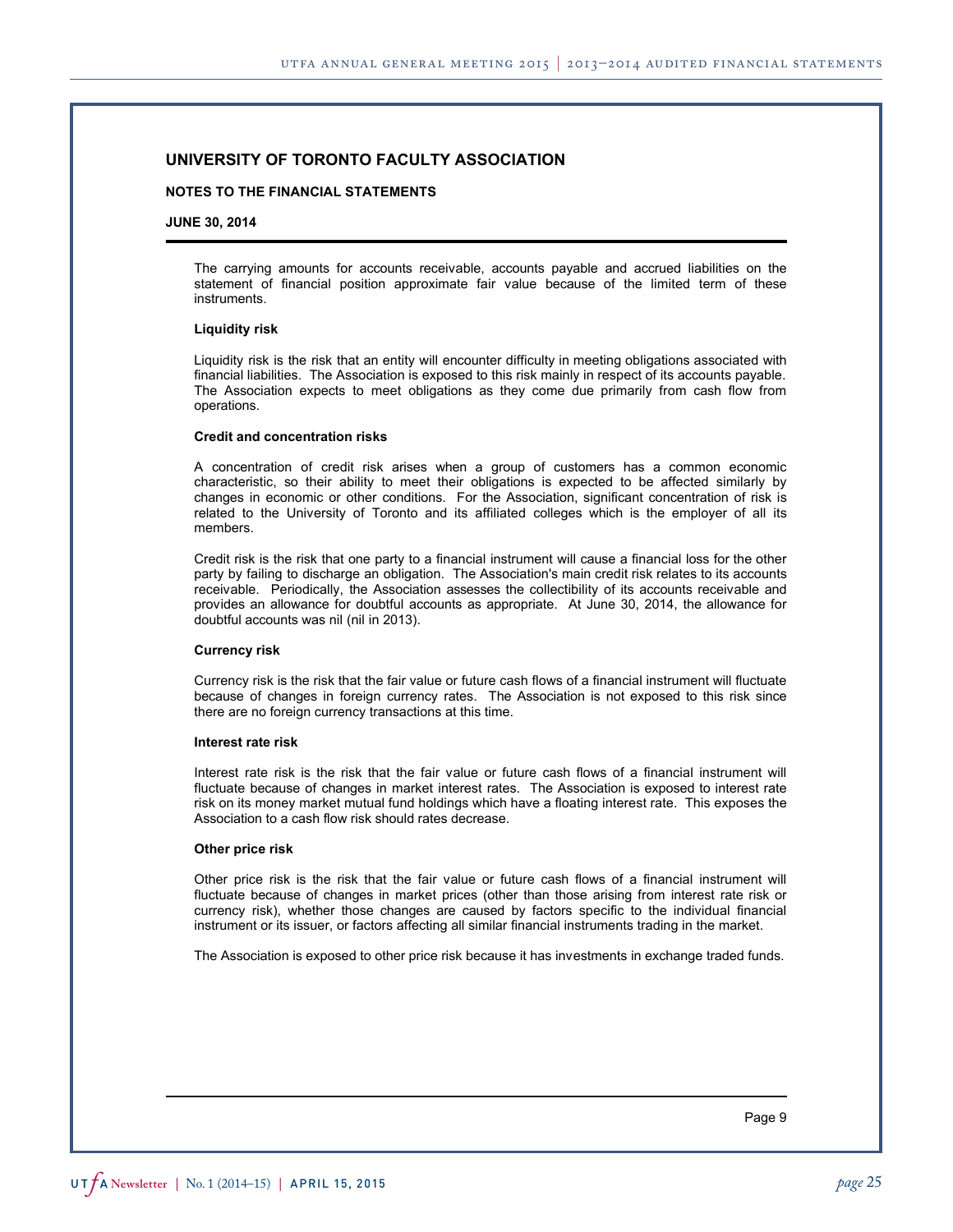#### **NOTES TO THE FINANCIAL STATEMENTS**

**JUNE 30, 2014**

#### **3. CASH**

Cash is composed of:

|                                          | 2014          | 2013           |
|------------------------------------------|---------------|----------------|
| Cash in bank                             | \$1,225,059   | 859.942        |
| TD Waterhouse cash balance<br>Petty cash | 22.509<br>300 | 281,333<br>300 |
|                                          | \$1,247,868   | \$1,141,575    |

#### **4. MARKETABLE SECURITIES**

Marketable securities, which are held by TD Waterhouse, are composed of the following, at market value: 2014 2013

|                           | 2014        | <u>ZU13</u> |
|---------------------------|-------------|-------------|
| Exchange traded funds     | \$2,042,701 | \$1,773,269 |
| Term deposits             | 784.210     |             |
| Money market mutual funds | 72.456      | 529,827     |
|                           | \$2,899,367 | \$2,303,096 |

#### **5. CAPITAL ASSETS**

Capital assets, recorded at cost, are as follows:

|                                               | Cost             | Accumulated<br>Amortization | 2014             | 2013           |
|-----------------------------------------------|------------------|-----------------------------|------------------|----------------|
| Furniture and equipment<br>Computer equipment | 54.292<br>31.090 | \$<br>42.314 \$<br>31.090   | 11.978 \$<br>NIL | 6,775<br>4.092 |
|                                               | 85.382           | 73,404 \$                   | 11,978           | 10,867         |

#### **6. CONTINGENCY RESERVE**

The Association's Council has restricted \$750,000 of its net assets to be held as a reserve for salary, benefits and pension negotiations, major grievances, academic freedom and other contingencies. This internally-restricted amount is not available for other purposes without the approval of the Council.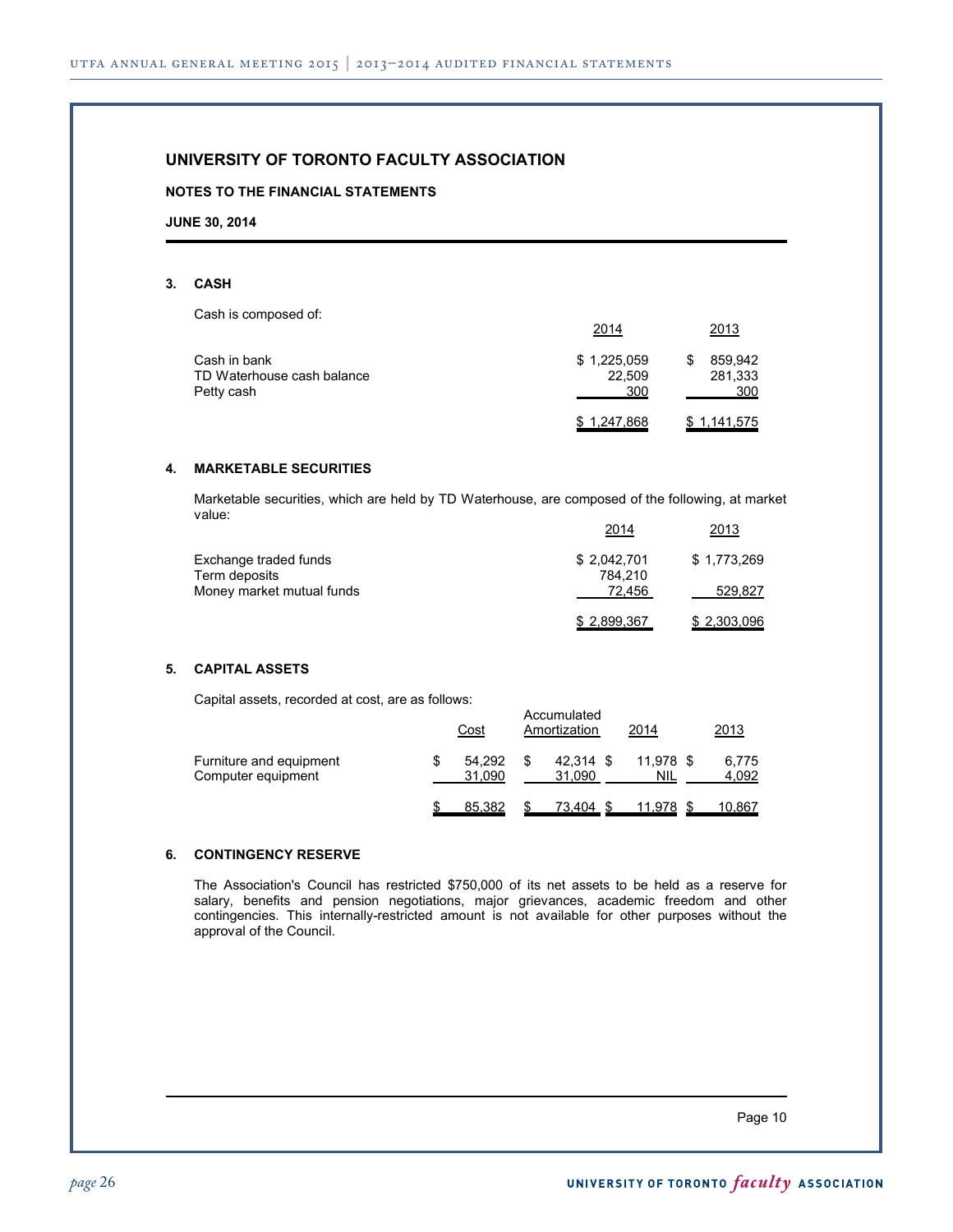#### **NOTES TO THE FINANCIAL STATEMENTS**

#### **JUNE 30, 2014**

#### **7. MEMBERSHIP FEES**

Membership fees are from the following sources:

|                                                                                                                                                           | 2014                                               | 2013                                               |
|-----------------------------------------------------------------------------------------------------------------------------------------------------------|----------------------------------------------------|----------------------------------------------------|
| University of Toronto<br><b>Retired members</b><br>University of Victoria College<br>University of St. Michael's College<br>University of Trinity College | \$2.477.681<br>28.905<br>18.781<br>11.855<br>4,303 | \$2,601,308<br>23.548<br>20.262<br>11.851<br>4,936 |
|                                                                                                                                                           | \$2,541,525                                        | \$2,661,905                                        |

The membership fees received in 2014 were lower than those received in 2013 because of a onemonth fees holiday in 2014. Thus fees were received for 11 months in 2014 but 12 months in 2013.

#### **8. INVESTMENT INCOME**

Investment income is composed of:

|                                                                                            | 2014                        | 2013                        |
|--------------------------------------------------------------------------------------------|-----------------------------|-----------------------------|
| Realized and unrealized investment gains<br>Exchange traded fund distributions<br>Interest | 277.590<br>44.523<br>16.233 | 132.026<br>40.384<br>12.631 |
|                                                                                            | 338,346                     | 185,041                     |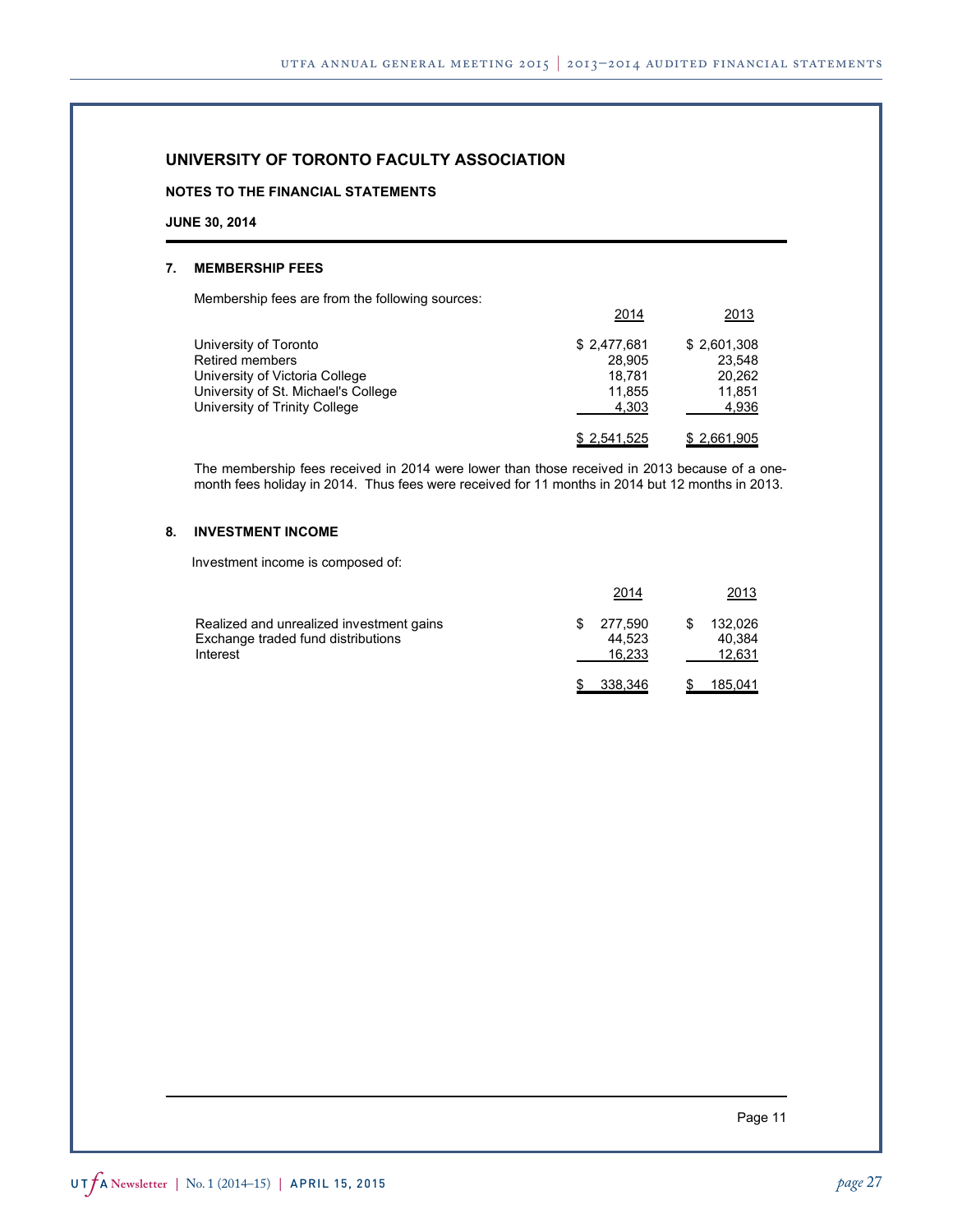#### **NOTES TO THE FINANCIAL STATEMENTS**

**JUNE 30, 2014**

#### **9. OPERATING SUBSIDIES**

Under an agreement, the University of Toronto provides the Association with various services, the most significant of which are free rent and a telephone line subsidy. The market value of the rent and telephone line have been recorded as expenses and corresponding subsidies as revenue in the statement of operations.

In addition, the Association has an agreement with the University of Toronto for the university administration staff to provide for course release times equivalent to 3.500 full time equivalents ("FTE") (3.0 FTE in 2013). For the year ended June 30, 2014, the release times were allocated as follows:

|                                                  | 2014<br><b>FTE</b> | 2013<br><b>FTE</b> |
|--------------------------------------------------|--------------------|--------------------|
| President                                        | 0.600              | 0.650              |
| Vice President - Grievances                      | 0.450              | 0.500              |
| Vice President - Salary, Benefits and Pension    | 0.500              | 0.500              |
| Vice President - University and External affairs | 0.300              | 0.300              |
| Treasurer                                        | 0.175              | 0.175              |
| <b>Chair - Appointments Committee</b>            | 0.175              | 0.175              |
| <b>Chair - Equity Committee</b>                  | 0.175              | 0.175              |
| <b>Chair - Librarians Committee</b>              | 0.175              | 0.175              |
| Chair - Teaching Stream Committee                | 0.175              | 0.175              |
| Chair - Membership                               | 0.175              | 0.175              |
| Members at large (3)                             | 0.439              |                    |
|                                                  | 3.339              | 3.000              |

In fiscal 2014, only 3.339 FTE release time was claimed by the Association. The remaining 0.161 FTE release time will be used in 2015.

The value of these salaries and benefits paid by the University of Toronto is not reflected in the financial statements.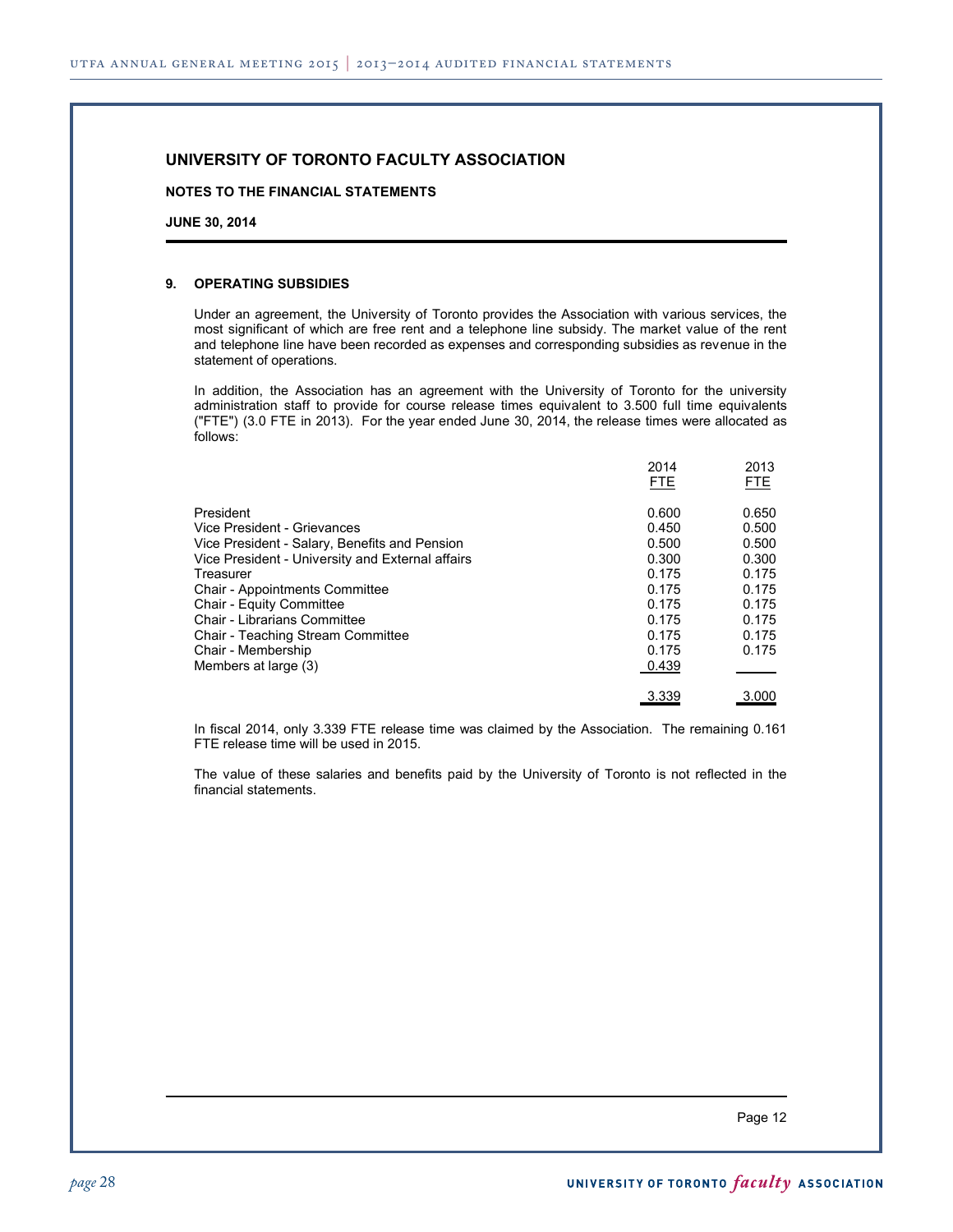# <span id="page-28-0"></span>Minutes of the 2014 Annual General Meeting

Wednesday, April 23, 2014, 3:30 to 6:00 p.m. Room KP108, Koffler House 569 Spadina Avenue, Toronto

J. Newman called the meeting to order at 3:40 p.m. He outlined the process for its interactive portions.

The agenda was approved as distributed.

J. Newman introduced S. Prudham, UTFA President.

S. Prudham welcomed the members and thanked UTFA staff for their work in preparing for the meeting. He thanked Marta Horban, Business Officer; David Mackenzie, Special Assistant to the Executive; Chris Penn, Administrative Assistant; and Rucsandra Schmelzer, Grievance Assistant. He also recognized and thanked UTFA counsel, Alison Warrian, Reni Chang, and Heather Diggle, for their work.

S. Prudham noted that the AGM is an opportunity for members to engage with UTFA's leadership but also for the leadership to engage with members, and members with one another. We are in the middle of an unprecedented process of revisiting some fundamental questions about the role the Association plays in representing faculty and librarians at this university.

S. Prudham noted that he was recently acclaimed for a second term and thanked those who encouraged him to stand again for the presidency.

#### **1. Minutes of the Previous Meeting**

The minutes of the 2013 Annual General Meeting were approved as distributed.

**2. Introduction of Phillipa Chong and Lucia Kwan as the Al Miller Memorial Award Recipients and Christopher Avetikyan as the UTFA Undergraduate Tuition Award Recipient**

L. Tremblay, Vice-President, University and External Affairs, introduced the UTFA student award recipients.

L. Tremblay outlined the parameters of the Al Miller Memorial Award and the UTFA Undergraduate Tuition Award. He noted that the competition for these awards is intense and the decision process lengthy.

L. Tremblay introduced Christopher Avetikyan, recipient of the UTFA undergraduate award. Christopher is at University College, studying Financial Economics with a major in Public Policy. He is a co-founder of the Financial Newsroom Club, which holds weekly discussions about world finance, economics, and politics. With this award, Christopher also plans to strengthen his extracurricular contributions, especially as a peer mentor for the Economics Study Centre.

L. Tremblay introduced Lucia Kwan, one of the recipients of the Al Miller graduate award. She is a PhD candidate in the Department of Ecology and Evolutionary Biology. Lucia was a co-president of her department's graduate student association and created a graduate student seminar and journal club series, which are held for and by graduate students. She has been volunteering for over six years for Let's Talk Science, a non-profit outreach program.

The second recipient of the Al Miller award could not be present. Phillipa Chong successfully defended her PhD dissertation in Sociology in December. While at U of T, Phillipa made significant contributions to the community as a student mentor and as founder of a professional development group. As a Junior Fellow of Massey College she organized a Run for the Cure team for the Canadian Breast Cancer Foundation. She has recently been selected as a Postdoctoral Fellow in Sociology at Harvard University.

## **3. Reports of the Officers**

#### **4. Reports of the Chairs of Committees**

J. Newman noted that the written reports would not be read at the meeting, as they were in the Newsletter, along with the 2012–13 audited financial statements. However, the President, Vice-Presidents, Treasurer, and Committee Chairs would be prepared to answer any questions.

There were no questions.

**5. Guest Speakers: Order of the Day, 4:00 to 5:00 p.m. Professor Neil Guppy, Sociology, University of British Columbia, and Professor Sheila Slaughter, University of Georgia Institute of Higher Education**

J. Taylor introduced herself as an Associate Professor in Sociology and Women and Gender Studies, as well as an UTFA Council representative and Membership Chair on the UTFA Executive Committee.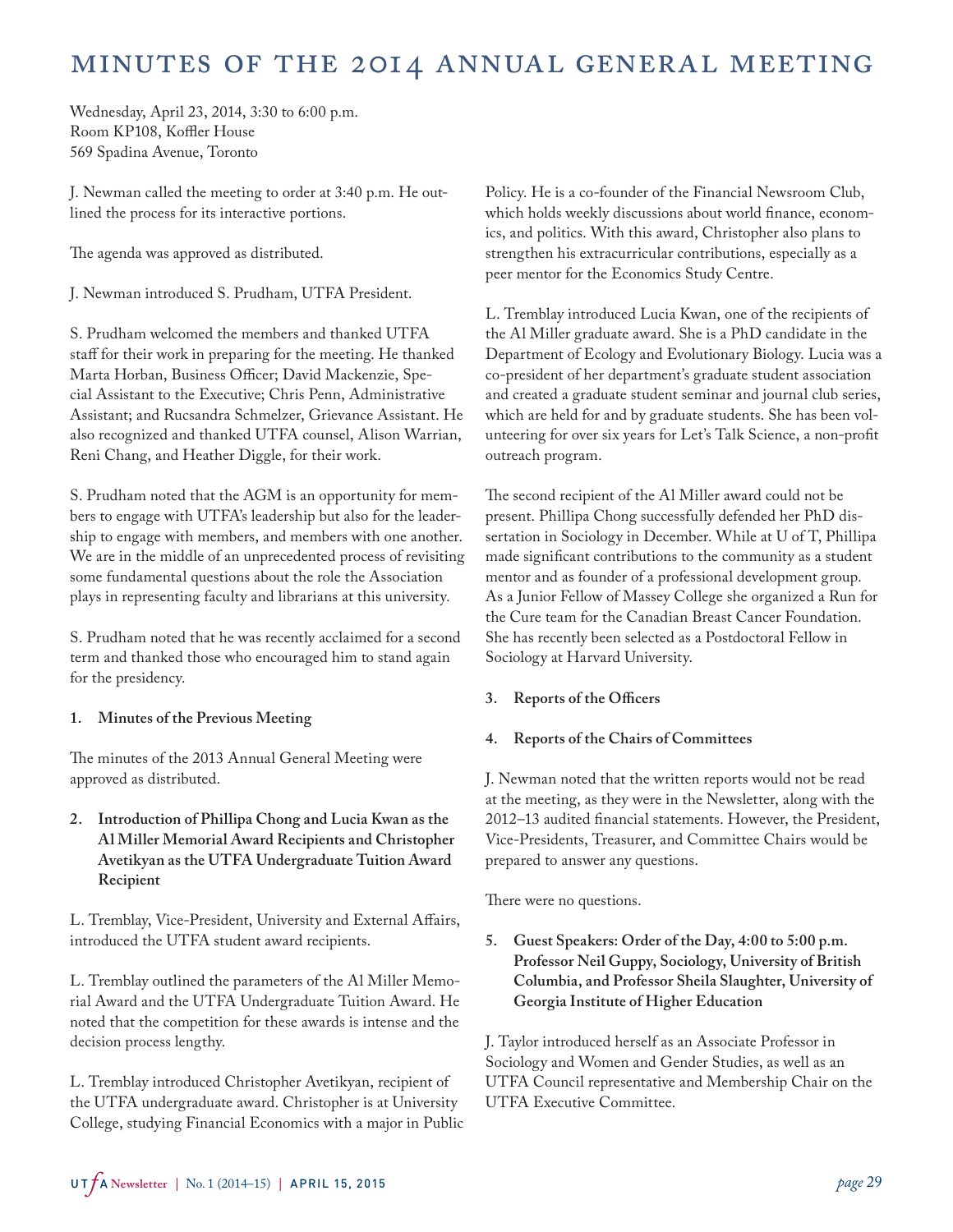J. Taylor introduced the guest speakers' topic: "The Politics and Corporate Direction of Research in North American Universities." She outlined the process for the talks by the guest speakers and questions from members.

S. Prudham introduced Neil Guppy, Professor of Sociology at the University of British Columbia. His areas of expertise are Education, Immigration, and Social Inequality. He holds both a BA and a BPE from Queen's University, and an MSc in Human Kinetics and a PhD in Sociology from the University of Waterloo. He has authored or co-authored and edited or co-edited eight books and has published countless refereed journal articles. The title of his talk was "The Long Reach of Government in Steering the University."

N. Guppy said that he would be talking about the Canada Foundation for Innovation (CFI) and the question, Who is it that universities are accountable to, and given that the universities are us, who, therefore, are we accountable to? His focus is on government and in particular on how the CFI is re-engineering or reshaping universities.

The CFI has had an important impact on universities since the mid-1990s. But is the CFI the right way to spend \$10 or \$15 billion? N. Guppy asked, To what extent has the more-or-less flat prestige hierarchy of Canadian universities changed over the past decades, and how does something like CFI factor into that? He said that he worries that we are losing sight of the university at large. Is the CFI actually stimulating innovation in this country and are there alternative ways to think about that?

N. Guppy argues that there is an unevenness in the resources that go to different fields, and that the CFI is exacerbating this stratification of knowledge.

The CFI is a federal initiative to provide money for education, which is a provincial responsibility. Former presidents of UBC and U of T convinced the federal government that it ought to invest more money in the science side of universities and in infrastructure. The federal CFI contribution generates provincial and institutional contributions, but "torques" to some extent what goes on in university research.

Initially, CFI came up with five categories to fund. There are about 6,000 projects and over \$4 billion has been distributed. Substantial amounts have been put into the areas of health, engineering, and the natural and physical sciences. The category of arts is exaggerated because it includes a computer

science project worth \$13 million that has been misclassified. The presidents of UBC and U of T have recently argued that Canada should give more money to those universities that are internationally ranked. Presidents of universities not in the Top Five oppose that idea.

N. Guppy said that the second thing he wanted to focus on, after financial changes, were organizational changes, for example, the growth of university administration. In one sense, CFI is responsible for that, because almost all CFI units employ lawyers who work on intellectual property management issues, and many of them also employ architects, sometimes on contract, who are also part of the administration.

The sense of the splintering of the university is worrying. St. Michael's Hospital used to be known as a fantastic teaching hospital. Now it has become a very good research hospital. So has Mount Sinai. And the CFI has put a lot of money into the research side of our hospitals. There is a kind of centrifugal force occurring here. N. Guppy does not believe that CFI causes all of this but there is a variety of pressures leading in a certain direction.

N. Guppy said he initially thought the CFI was a good idea. But now we see lots of innovation in IT, but not in agriculture, or in transportation, etc. So how might we prime the innovation pump? To some extent, it's got to do with Social Science issues: intellectual property rights, pricing mechanisms, and the way in which information flows through networks. We need to identify the social and political obstacles to innovation.

S. Prudham then introduced Sheila Slaughter. She is the Louise McBee Professor of Higher Education at the University of Georgia. Her appointment is in the Institute of Higher Education at UGA in Athens, Georgia. She has a BA and an MA in English Literature from the University of Wisconsin, Madison, and a PhD from the Educational Policy Studies Program at Madison. She is the author of several books including 1997's landmark volume, co-authored with Larry Leslie, *Academic Capitalism: Politics, Policy and the Entrepreneurial University*. Professor Slaughter has also published many journal articles. The title of her talk was "How US Boards of Trustees Shape Research within US Universities and the Government." S. Prudham welcomed Sheila Slaughter.

S. Slaughter said it's a central dogma that research generates technology, intellectual property, development, and economic growth. This calls for bridging the gap between universities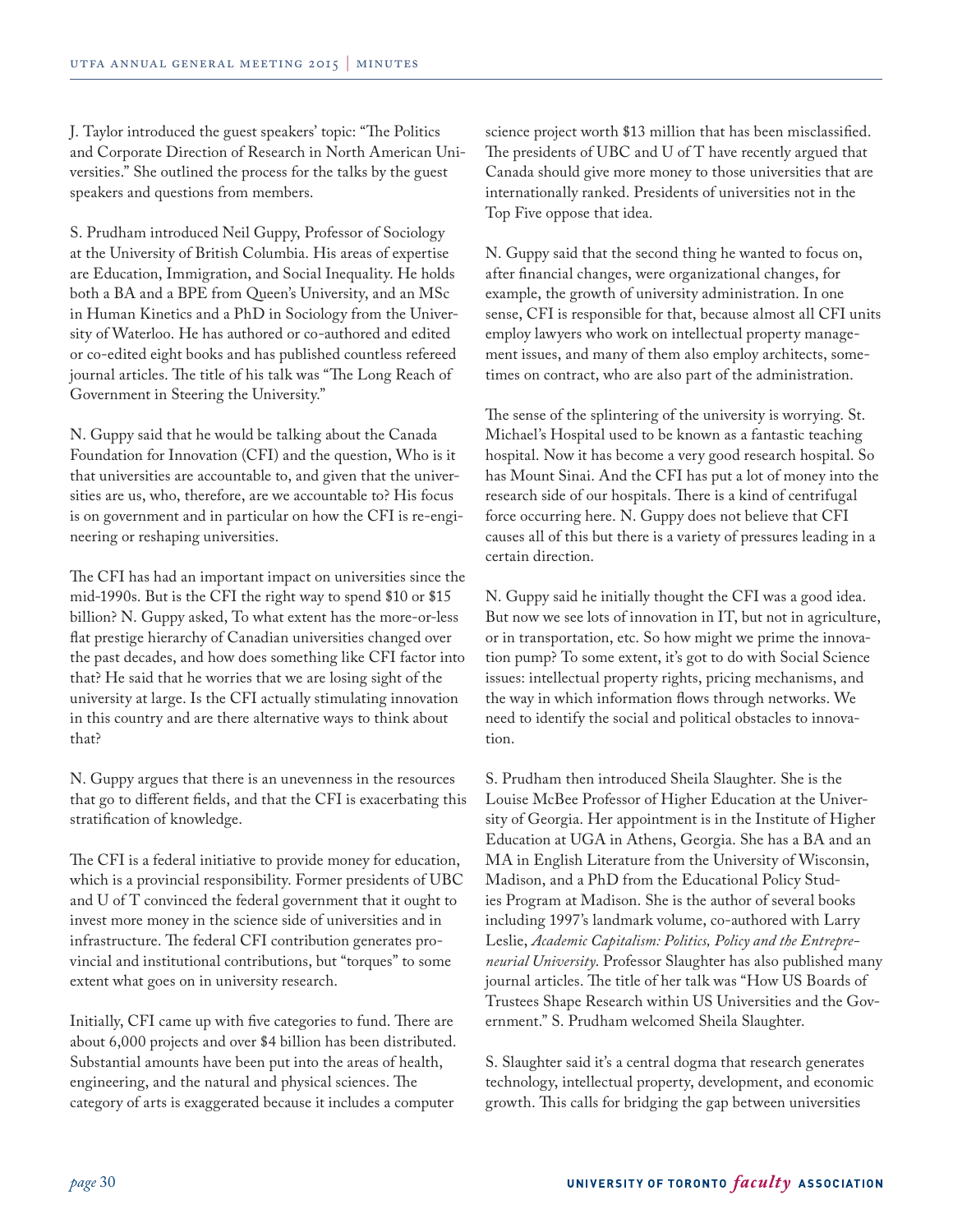and industries. Knowing more about how this integration occurs may help understand the consequences it could have for universities.

A private university trustee is often CEO of one company and sits as a director on multiple other company boards. She had a National Institutes of Health project to determine whether there was a systemic conflict of interest between university boards of trustees and their work to make universities operate more like firms and generate revenues. The project looked at "university as firm" conflicts, which occur when universities are involved in commercializing.

When a university is operating as a firm, institutional administrators and trustees act as corporate rather than academic managers. They're trying to enhance the value of their intellectual property. University officials thus become economic actors seeking to maximize revenue for the university. The economic goal may conflict with research integrity and many other issues, like academic freedom and the ability of academics to have any voice in the direction of the university.

S. Slaughter said that they then looked to see how often university trustees were working in the same research area as the university. And they found that trustees' corporations' patenting within the same patenting class as the universities they served grew over time from 5% in 1997, to 19% in 2001, to 26% in 2005. It shows a real trend to patenting in the same classes.

Universities are basically functioning as corporate labs for their trustees. And trustees represent science corporations that create channels with academe that allow them to draw on academic research that benefits their corporations. S. Slaughter hypothesizes that there's an executive science network made up of trustees and senior management that runs through the top research universities, because they all sit on each other's boards.

All of this involves decisions about what universities are going to do in which faculty have no input. We see universities segmenting, with some faculty, who are involved in these projects, largely in the Sciences and Business and the like, doing very well, and those in the Humanities not so well. Universities are intimately tied to the infrastructure of corporations. This is a whole new way to look at the future of universities.

A lengthy question period followed, covering a variety of the topics addressed by Professors Guppy and Slaughter.

J. Newman and S. Prudham thanked the guest speakers.

The members showed their appreciation through applause.

#### **6. Special Joint Advisory Committee Report**

S. Prudham said that the Special Joint Advisory Committee (SJAC) was created in April of 2012 by a mediation agreement in order to look at making changes to the appointment policies for our two faculty streams; to review the role of faculty and librarians in academic planning; and to examine the strengths and weaknesses of the MoA and look for ways to modernize it. There is a significant appetite for change from the status quo in the role UTFA plays in representing its membership. Our colleagues want more accountability and more participation. Many colleagues do not feel that their voices are being heard.

Academic planning controversies are one of the things that galvanized our attention to this problem. The MoA doesn't say anything about academic planning or academic restructuring. It's not recognized as a core issue that we would deal with. The MoA is a product of the time when the main friction between faculty and the Administration was salaries and how they were determined. So the strongest mechanism that we have to represent membership is actually collective bargaining over minimum compensation. But we don't have nearly that kind of foundation and strength in the negotiation of non-monetary issues (with the exception of workload).

One of the things we hear in our outreach is that while many colleagues want change they are wary of certifying as a union. They want to change the scope of what's formally negotiable but there's a great resistance among our colleagues to certification. The main thing that we hear about is an aversion to the use of strikes to resolve bargaining disputes. Our proposal coming into the SJAC process was to expand the range of issues that we can negotiate using binding arbitration, which is what we use for resolving economic and now workload issues. However, the Administration does not want to expand the scope of what is formally arbitrable. The SJAC process was set up as an alternative to the status quo on the one hand, i.e., just leaving things as they are, and on the other hand, certifying.

P. Downes addressed the issues facing the tenure and promotion subcommittee, in particular the debate over extending the tenure clock to six years.

C. Messenger addressed issues confronting the teaching stream in the SJAC talks, including security of initial and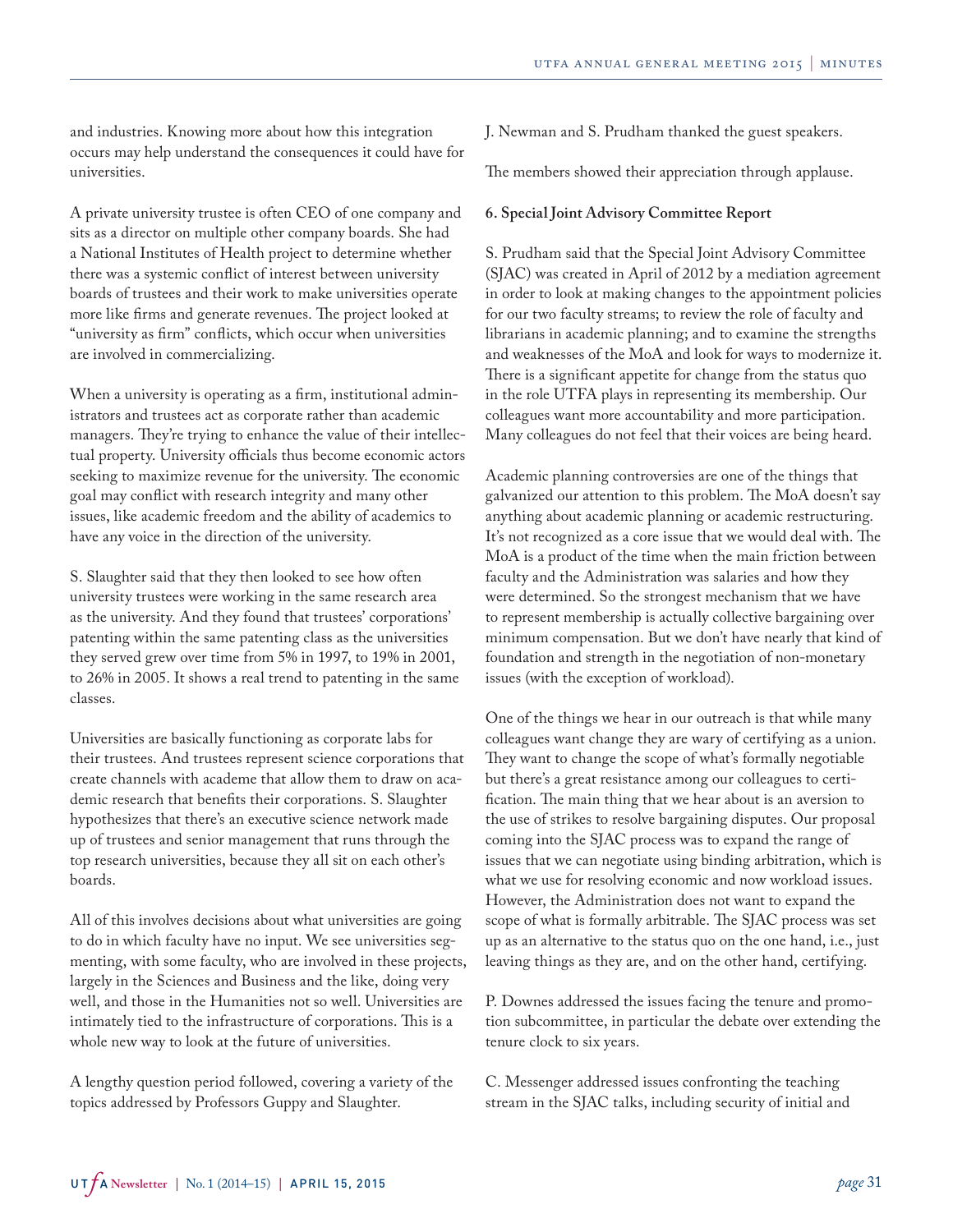continuing appointments, recognition of discipline-based scholarship, and professorial title. She believes that some gains have been made to date even though the process is slow. She commended the useful role played by the facilitator, the Honourable Frank Iacobucci.

S. Prudham reported that the main committee of the SJAC process has been dealing with two issues: (1) reviewing the strengths and weaknesses of the existing MoA and looking for ways to modernize it; (2) negotiating policy on the procedural aspect of significant academic restructuring or reorganizing initiatives.

Mr. Iacobucci has asked both parties to redouble their efforts to try to reach some sort of agreement. The original due date for this process was September 1 of last year. That was extended to April 1 and just before this meeting Council agreed to a deadline of June 30.

A lengthy question and answer period followed the SJAC report, covering many of the issues involved in the negotiations themselves, including a discussion about the role of certification as a possible future course of action.

#### **7. Other Business and Questions from the Floor**

S. Christoffersen from Management noted that she wrote a letter this week to wish the SJAC team well.

K. MacDonald reported that the language around certification that apparently concerned some members came out of a report that was written with a focus on options. The options are meant to facilitate discussion in the aftermath of the SJAC process should it not succeed. The report was simply meant to serve as a basis of discussion. He advised members to read the

report. A lot of their questions may well be answered. It is on the UTFA website.

T. Zoric introduced herself as the Chair of UTFA's Equity Committee. Referring to the guest speakers' presentation, she talked about segmentation and hierarchy in the University as the issues forming the background to desires for certification.

R. Locklin also commented on the conditions needed before a certification drive was feasible.

P. Downes suggested that anyone at the meeting concerned about certification should put their energy into speaking with the Administration about the key issues.

S. Prudham said that he is hopeful that this process can work, but if it doesn't we've got some tough questions that we'll have to confront together.

J. Newman thanked the Executive and Council for their work and also thanked the two guest speakers.

The members showed their appreciation through applause.

M. Meth, seconded by B. MacDonald, moved that:

the meeting adjourn.

#### **Carried.**

The meeting adjourned at 6:10 p.m.

Chris Penn Administrative Assistant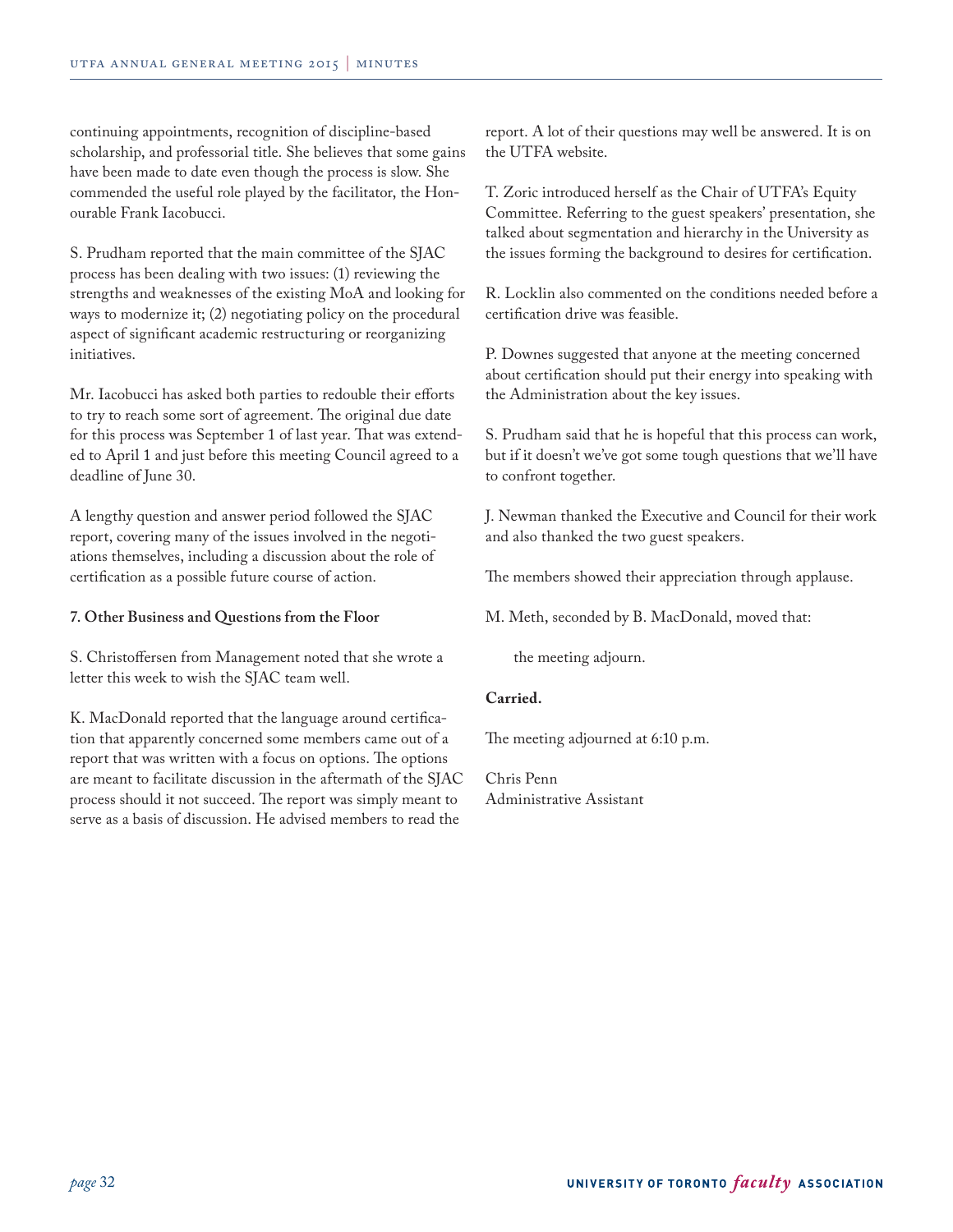<span id="page-32-0"></span>

# **GEORGE LUSTE**

1940-2015

The University of Toronto Faculty Association mourns the death and salutes the life of our friend and colleague George Luste. While we share the sadness felt by all of his family and friends, we also want to celebrate the fine career of this remarkable man.

Professor Luste served on the Council of the University of Toronto Faculty Association for many years before being elected president, an office he held from 2002 to 2012. That decade was marked by its fair share of turbulence and controversy. George quickly established his own style of leadership – dogged, relentless, fact-based advocacy on behalf of the faculty and librarians he served.

This style was especially effective in his pursuit of one of his favourite causes during his years as president – an improved and sustainable pension plan at the University of Toronto. George's lengthy and detailed "Information Bulletins" on pension issues became almost legendary. They were certainly entertaining. Armed with unassailable logic and his own considerable investing experience, George offered withering critiques of the University's investment record. Putting Administration and UTAM noses out of joint never deterred him.

His determination on pensions resulted in his becoming a member of the University's newly-formed Pension Committee in 2010, on which he served as chair from 2012 to 2014.

George presided over significant changes in the life and work of UTFA. He advocated and supported a major new initiative in outreach and communication, resulting in the formation of UTFA's Membership Committee, which in turn played a major role in organizing support for the inclusion of workload within the scope of Article 6 of the MoA. George stood up for the certification campaign run by our colleagues at the University of St Michael's College. George Luste supported real reform; he knew UTFA needed to change and he was not content to stick with the way things had always been done.

George Luste was a big-hearted, generous, strong-minded man. He found peace and solace paddling through the Canadian wilderness, and joy in his marriage to Linda and in his loving family. We are all blessed to have had that remarkable man among us. And I for one will never forget that big laugh.

Scott Prudham President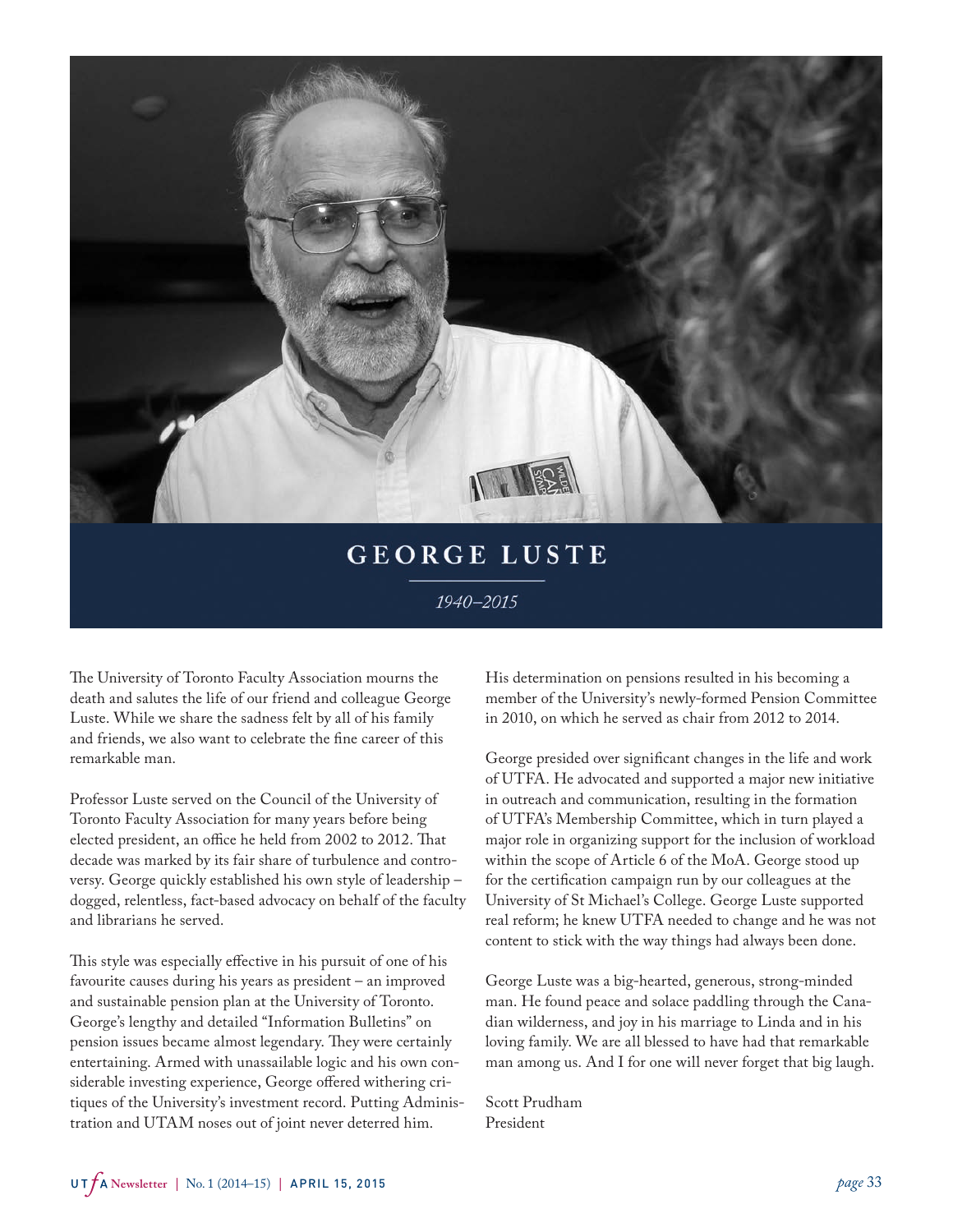<span id="page-33-0"></span>

*UTFA Executive Committee 2014–2015, from left*: Harriet Sonne de Torrens, Scott Prudham, Paul Downes, Linda Kohn, Ettore Damiano, Rosa Sarabia, Paul Hamel, Judith Taylor, Michael Attridge, Claude Evans, Terezia Zoric, Cynthia Messenger, Michael Meth.

# **Staff Directory**

| Name                | Title                                        | Phone        | Email                              |
|---------------------|----------------------------------------------|--------------|------------------------------------|
| Chris Penn          | Administrative Assistant                     | 416 978-4976 | faculty@utfa.org,<br>penn@utfa.org |
| Alison Warrian      | General Counsel                              | 416 978-3015 | warrian@utfa.org                   |
| Reni Chang          | Counsel                                      | 416 978-4729 | chang@utfa.org                     |
| Heather Diggle      | Counsel                                      | 416 978-3192 | diggle@utfa.org                    |
| Rucsandra Schmelzer | Grievance Assistant                          | 416 978-4996 | grievanceassistant@utfa.org        |
| David Mackenzie     | Special Assistant to the Executive Committee | 416 978-4654 | mackenzie@utfa.org                 |
| Marta Horban        | <b>Business Officer</b>                      | 416 978-4616 | horban@utfa.org                    |
| Aylwin Lo           | <b>Communications Officer</b>                | 416 978-4676 | lo@utfa.org                        |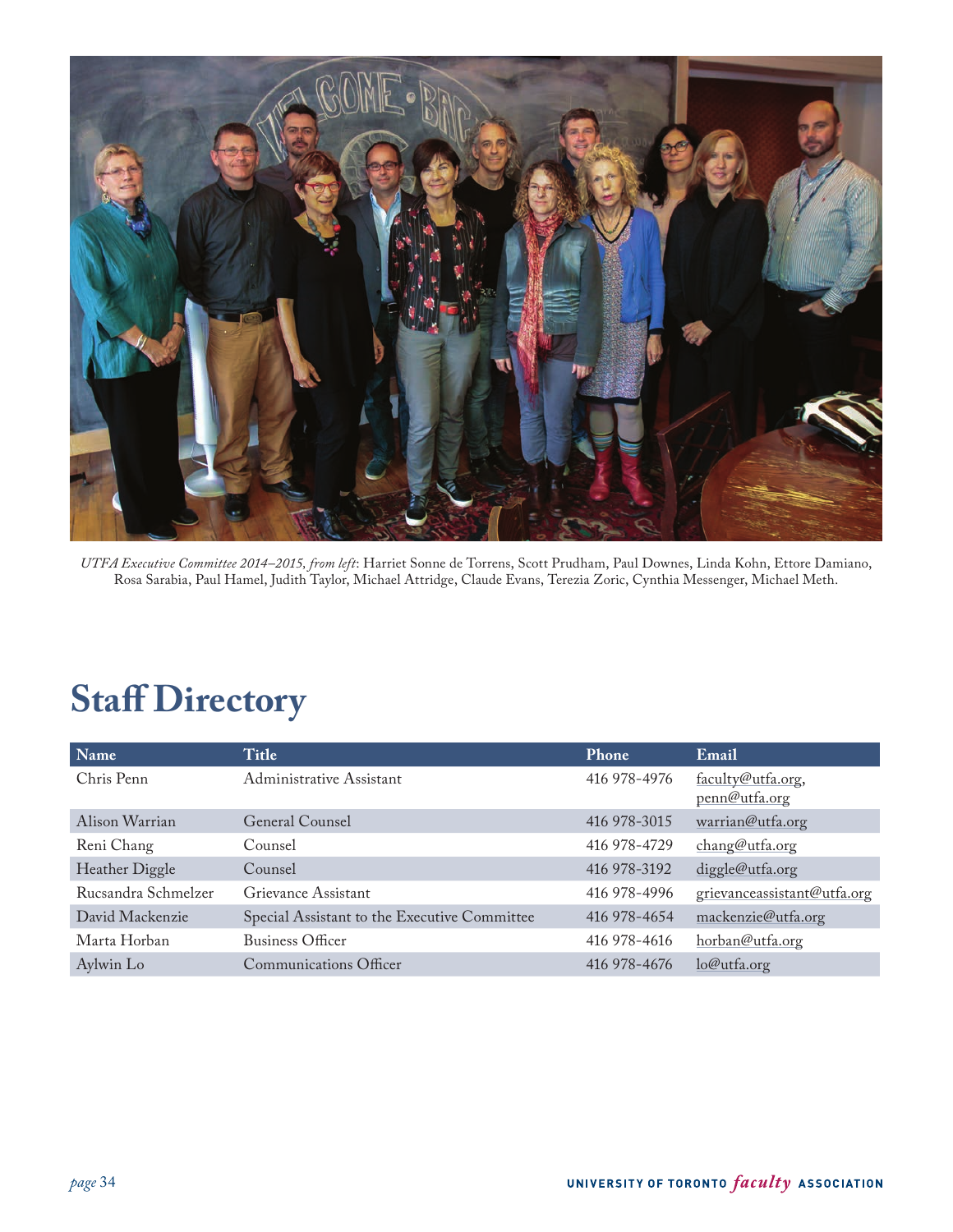# NOTES

UTFA Newsletter is published by: The University of Toronto Faculty Association 720 Spadina Avenue, Suite 419 Toronto ON M5S 2T9 Phone (416) 978-3351 Fax (416) 978-7061 [www.utfa.org](http://www.utfa.org) | [fb.com/utfaculty](http://facebook.com/utfaculty) | [@utfaculty](http://twitter.com/utfaculty)